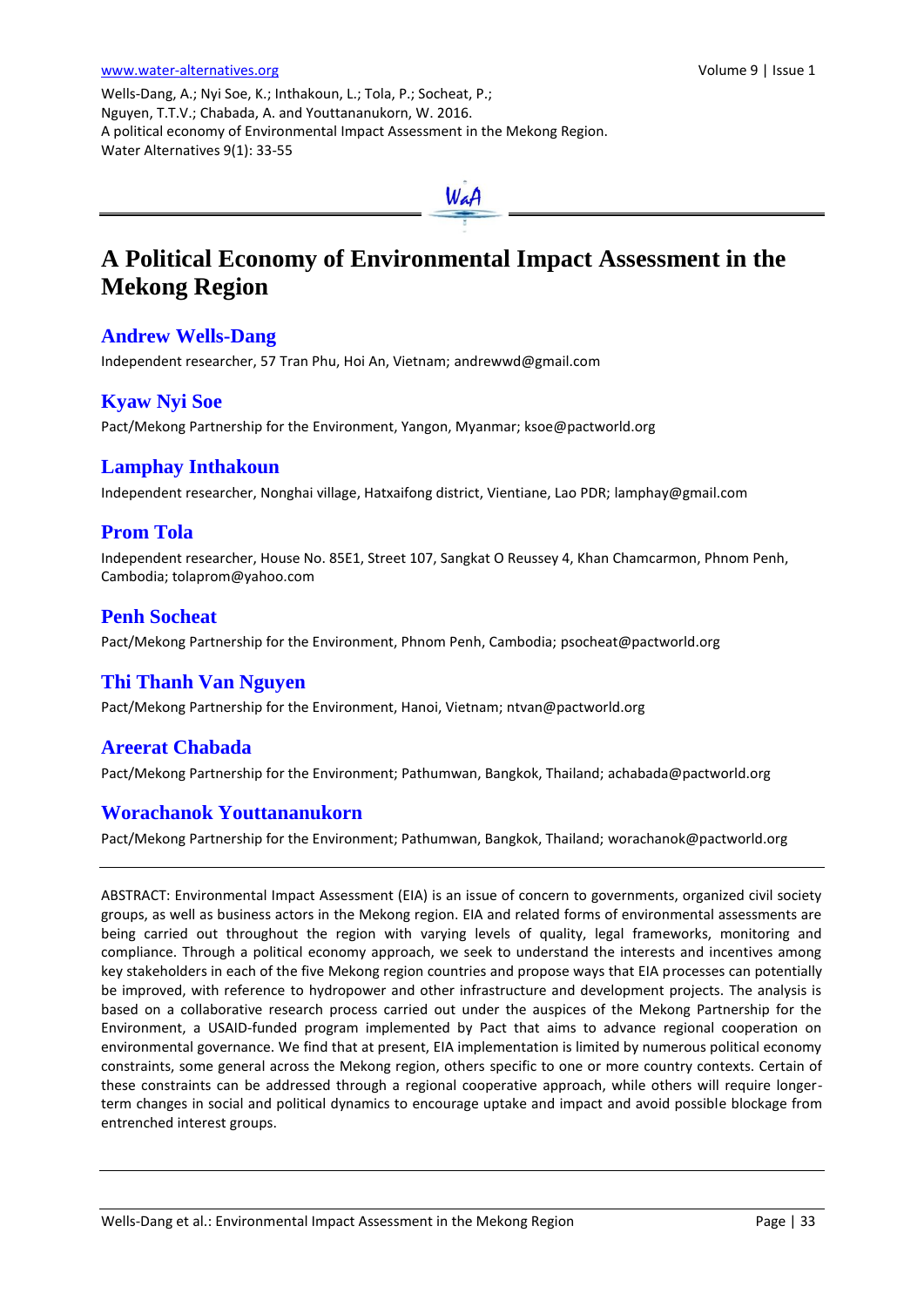KEYWORDS: Environmental Impact Assessment, political economy, infrastructure, hydropower, governance, economic development, Mekong region

#### **INTRODUCTION**

Environmental Impact Assessment (EIA) is a central process in sustainable development to reduce and mitigate anticipated impacts of development projects. Every national government in the region has or is in the process of developing specific legislation on EIA and related environmental governance issues. Yet despite the fact that significant environmental impacts may occur across borders, no regional EIA agreements have yet been passed and implemented. Why is this so? Explanations offered to date for the ineffectiveness of regional cooperation centre around a perceived "lack of political will" and "local pressures and issues" (Baird, 2014: 30-31). This finding provides an excellent starting point for analysis from a political economy perspective. Rather than falling back on a black-box explanation of "political will" (Green, 2009), a political economy approach seeks to understand what factors are driving or blocking proposed reforms, and what can be done to affect the situation.

Given the multi-faceted and complex political relationships and economic interests among multiple sectors in the five Mekong region countries (Cambodia, Lao PDR, Myanmar, Thailand, and Vietnam), we assembled a multi-national research team in the five participating countries, including both consultants and staff of the Mekong Partnership for the Environment (MPE), a USAID-supported initiative implemented by the non-governmental organization Pact. Researchers conducted a series of 127 individual interviews between October-December 2014 using semi-structured interview guides tailored for governmental and non-governmental respondents. Interview guides and a research description were translated into local languages, and all interviews were conducted in the respondent's native language. Interview respondents were selected from a draft interview list prepared by the researchers in advance and then expanded through a "snowball" process in which respondents suggested others that researchers should talk with. A total of 73 interview respondents were government officials, with the remainder consisting of NGO staff, academic experts, retired officials, international organizations, and business representatives. Our questions focussed on hydropower, mining, and land concessions, which are the "hottest" EIA issues identified by regional civil society groups (MPE, 2014). These issue areas are interlinked, in the sense that hydropower and mining development involves clearance and logging of land, and can even be set up as a pretext for obtaining access to timber (World Bank, 2014: 4).

Interview data forms the primary data source for this article. All unattributed statements in this article are taken from notes of one or more interviews. Names of sources are kept anonymous. The nationality of respondents is mentioned in the text when this is not obvious from the context. Where relevant, respondents are also identified as working in government or non-government sectors. Additional data is taken from presentations and conversations at regional workshops hosted by MPE and the Mekong River Commission in 2014; information from these events, along with other secondary data, is cited as written references. It is important to emphasize that the 'Mekong region' as used here is broader than the Mekong River or river basin. The region is a social, geographic and historical construct taken to encompass the territory, ecosystems, people, economies and politics of the five countries considered here (Dore, 2014).

## **APPLYING POLITICAL ECONOMY ANALYSIS TO EIA POLICY**

Political economy analysis, or PEA, can be defined simply as the places where politics and economics intersect (Poole, 2011). A more thorough definition is provided by the OECD: PEA is "concerned with the interaction of political and economic processes in a society: the distribution of power and wealth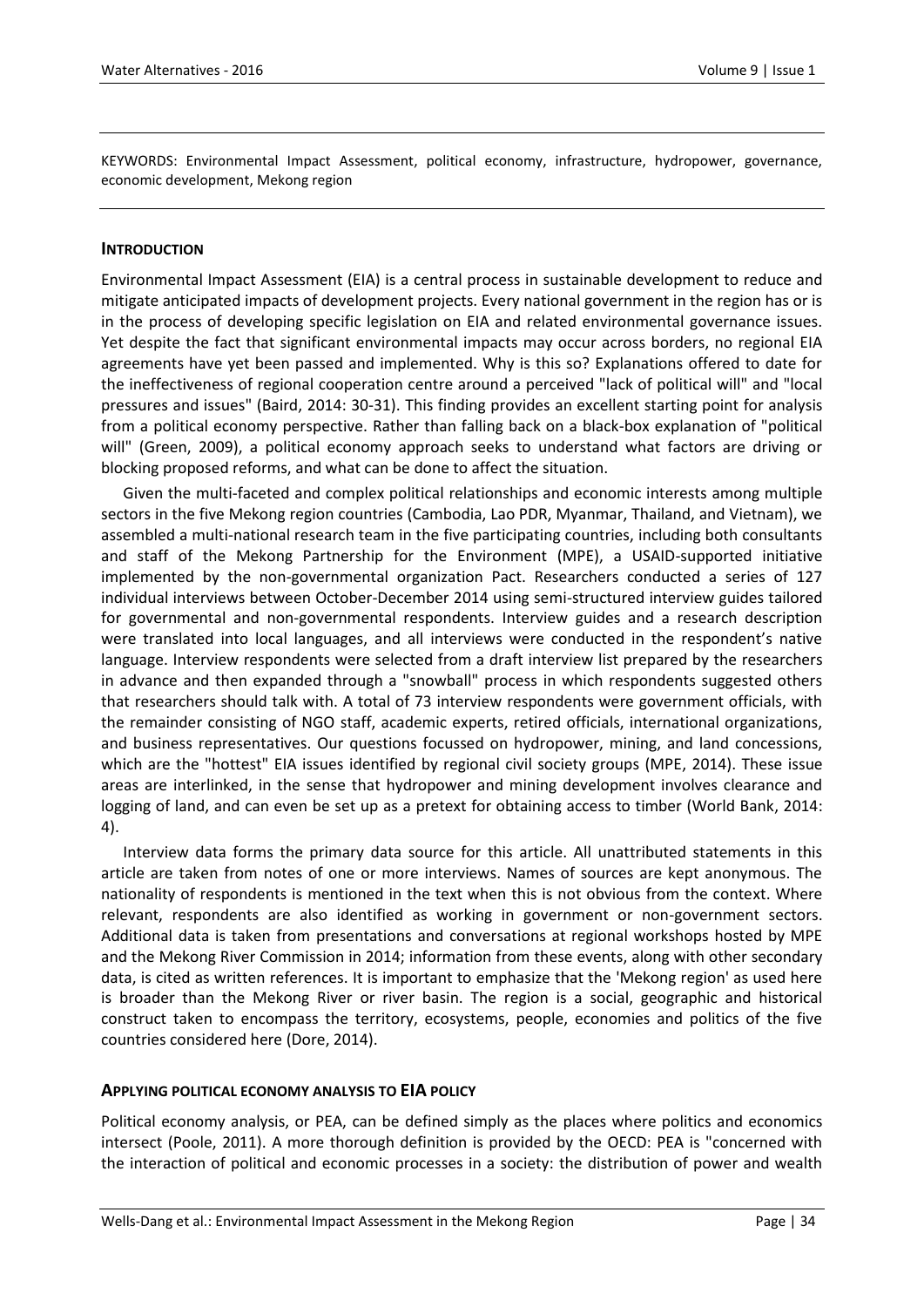between different groups and individuals, and the processes that create, sustain and transform these relationships over time" (Pact, 2014: 5). Among the common characteristics of a political economy approach to development are iterative problem solving, stepwise learning, brokering of relationships, and the discovery of common interests among stakeholders (Booth and Unsworth, 2014) – an approach that also resonates with USAID's 'Local Systems Framework' (USAID, 2014) and concepts of 'deliberative governance' (Dore, 2014). Understood as such, PEA is a non-linear process of exploration to inform strategic programming, not merely a tool that can be bolted onto a project framework.

Political economy analysis has been increasingly used over the past decade in both academic and applied settings. This typically occurs at one of three levels: country, sector, or project/issue (Figure 1).



Figure 1. Levels of Political Economy Analysis.

Source: Poole, 2011: 4, adapted from Fritz et al., 2009.

 $\overline{a}$ 

Analysis of EIA policy is at basis a Level Three analysis, since it considers one specific facet of environmental policy and decision making. In other respects it is a complex analysis involving 5 countries and multiple *sectors* of regional institutions, governments, civil society, and business; within the government sector, multiple ministries and levels of authority; and focus *issues* (or industries) of hydropower, mining, and land concessions. $^{1}$  At whichever level, PEA consists of several main forms of analysis: stakeholders, institutions, and processes (World Bank and OPM, 2008: 12-15). 'Institutions' refers here not to organizational structures, but rather to rules of the game, which can be formal institutions (written laws and policies) or informal (the ways the game is played).

While the literature on EIA from a technical perspective is immense, our research process represents one of the few examples of EIA examined through a political economy lens (see, for instance, Lo et al.,

 $<sup>1</sup>$  These issue areas are also sometimes referred to as 'sectors', however to avoid confusion of terms, 'sector' is used in this</sup> article to mean only components of society.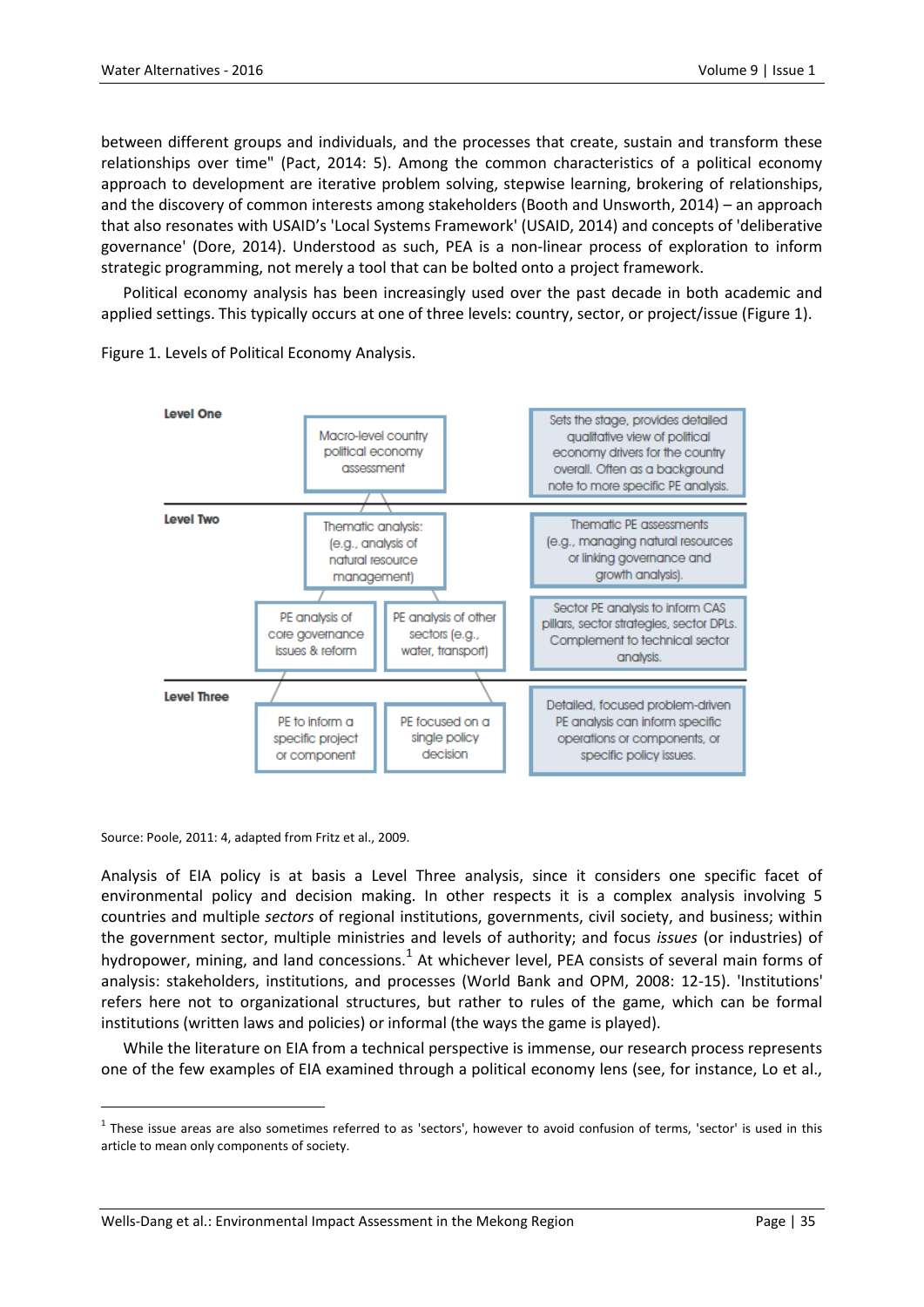1997). EIA is fundamentally about sustainable development, based on participatory approaches, application of the precautionary principle, intergenerational equity, conservation of biological diversity and ecological integrity, and improved valuation, pricing and incentives, including the 'polluter pays' principle (Baird, 2014: 11-12). When imported into new political and economic contexts, however, this internationally accepted understanding of EIA often appears missing. Impact assessment frequently has become a bureaucratic and technical exercise emphasizing the writing and approval of a scientific document, rather than part of a holistic planning process to inform decision making. In these ways, EIA results, like other political-economic processes, are subject to the production and reproduction of power and knowledge.<sup>2</sup>

In the Mekong region, a review by the Asian Development Bank concluded that EIA as it is currently practiced does not lead to sustainable development (ADB, 2010: 99). It is often viewed as an obstacle or a regulatory requirement, resulting in dry, technical reports that are inaccessible to non-experts and frequently not publicly available. Added to this limitation, many EIAs in the region are conducted postfacto, once project construction has begun or final decisions have been made about project design options (Dusik and Xie, 2009: 8). Therefore, EIAs are often seen as a necessary legal requirement and purely an administrative hurdle for the developer. The quality of these documents is often very poor, even after they have been approved, making it inevitable that environmental impacts will not be adequately addressed by project developers (ICEM, 2013: 305).

EIA is the best known of several acronyms referring to environmental assessments that are currently discussed in the Mekong region (and beyond). While EIA is concerned mainly with questions of how a project can be implemented to mitigate and reduce anticipated environmental and social impacts, the broader category of Strategic Environmental Assessments (SEA) examines environmental impacts and issues at a higher sectoral or policy level (Dusik and Xie, 2009: 1). EIAs can also be considered cumulatively across multiple projects or across borders. Finally, some countries and agencies have integrated EIA with social assessments (ESIA) or public health (EHIA).

#### **STAKEHOLDERS IN THE EIA POLICY PROCESS**

The primary focus in political economy stakeholder analysis is assessing positions, interests, and levels of influence of various actors. Analysis can determine who are key supporters or champions, who are 'influencers' sitting on the fence, and who might potentially block a particular policy or action. In our research process, we found that identifying the best people to interview was already half of the process towards a complete stakeholder analysis.

Overall, our findings suggest that the further someone is from EIA policy processes, the more supportive he or she is likely to be of EIA reform; in other words, support and influence are inversely related. This can be explained through the observation that stakeholders who are directly involved in EIA policy have generally had high influence on forming current processes and systems, thus are relatively satisfied with the current situation and have few incentives to change. Stakeholders who are situated on the outside of policy processes (perhaps including civil society actors, academic experts, and government officials from less well-connected agencies) are inclined to be more critical of existing systems and more supportive of reform.

#### **Environment ministries**

 $\overline{a}$ 

The first set of key actors in the EIA policy process is national government ministries with a responsibility for environmental protection. These ministries, and particularly specialized EIA

 $2$  Thanks to an anonymous reviewer for suggesting a link to Michel Foucault's thesis on the reproduction of power and knowledge through technical processes.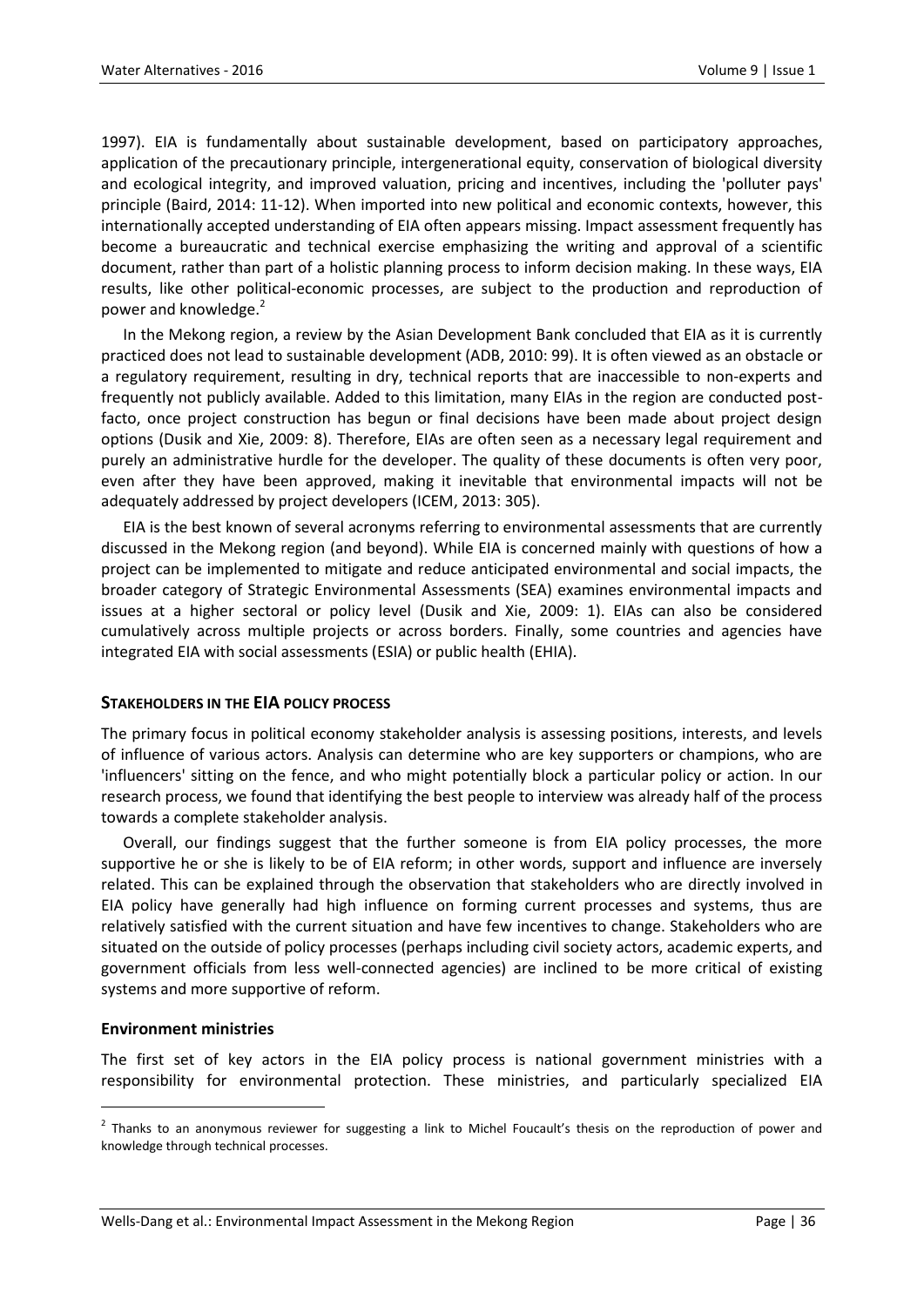departments within them, serve as focal points for each government on coordinating related laws and policies. Thailand has had EIA legislation and government capacity to manage it since the 1970s. In the other Mekong region countries, EIA is a newer policy topic. Ministries have made enormous progress in developing and regulating EIA systems in a remarkably short time. This had led inevitably to overload, as ministries' capacity has not developed as quickly as the needs and demands placed on them. This challenge is particularly acute in Myanmar due to the rapid opening and political transition there: the new government has enacted new laws and formed new institutions, including the Ministry of Environmental Conservation and Forestry (MOECAF) established in 2011.

Ministry structures vary somewhat among the five countries. Cambodia and Thailand have dedicated environment ministries (MONRE in Thailand, MOE in Cambodia). In Vietnam and Lao PDR, MONRE combines environment, land, and (in Vietnam) energy and mining functions, although important aspects of natural resource policy are also housed elsewhere. In Myanmar, environmental protection is managed by the Ministry of Environmental Conservation and Forestry (MOECAF).

Most environment ministries have a dedicated EIA department (Table 1). These departments are the main drivers of EIA legislation and implementation. In Cambodia, Lao PDR, Myanmar, and Thailand, EIA departments have final approval authority for EIA reports – though this is not the same as final project approval, which rests with the relevant ministry. In Vietnam, EIAs for some larger projects of national scope are approved by the MONRE EIA department, while others are approved by other ministries, by provinces, or even in some cases by state-owned enterprises themselves.

| Country  | Ministry Responsible for<br><b>Environmental Policy</b>         | Department Responsible for EIA Policy                                                                                             |
|----------|-----------------------------------------------------------------|-----------------------------------------------------------------------------------------------------------------------------------|
| Cambodia | Ministry of Environment                                         | EIA Department                                                                                                                    |
| Lao PDR  | Ministry of Natural Resources and<br>Environment (MONRE)        | Department of Environment and Social<br><b>Impact Assessment (DESIA)</b>                                                          |
| Myanmar  | Ministry of Environmental<br>Conservation and Forestry (MOECAF) | <b>Environmental Conservation Department</b><br>(ECD)                                                                             |
| Thailand | <b>MONRF</b>                                                    | Office of Natural Resources and<br>Environmental Policy and Planning (ONEP)                                                       |
| Vietnam  | <b>MONRE</b>                                                    | Department of Environmental Appraisal and<br>Impact Assessment (DEAIA), part of the<br>Vietnam Environmental Administration (VEA) |

Table 1. Environment Ministries and Departments Responsible for EIA in the Mekong Region.

EIA departments and environment ministries have leading roles in EIA policy and implementation. In the siloed world of government bureaucracies, EIA clearly 'belongs' to them. Respondents from other ministries and agencies universally referred EIA-related questions back to EIA departments. A Myanmar respondent describes that "MOECAF is the key actor in all environment-related policy processes. Other ministries and CSOs are just sitting in the meeting room not to have any vacant chairs". In Thailand, ONEP (an office under MONRE) acts as coordinator for all EIAs according to the Enhancement and Conservation of National Environmental Quality Act of 1992. The EIA office is responsible for providing comments and suggestions to EIA reports and can also withhold permission if the EIA is not correct or incomplete. The EIA then passes to an Expert Review Committee for approval before being returned to the permitting agency that grants the license for the project to be implemented.

This focal position should not hide the reality that environment ministries are almost universally the weakest relevant government agency in terms of power and influence. A Vietnamese respondent put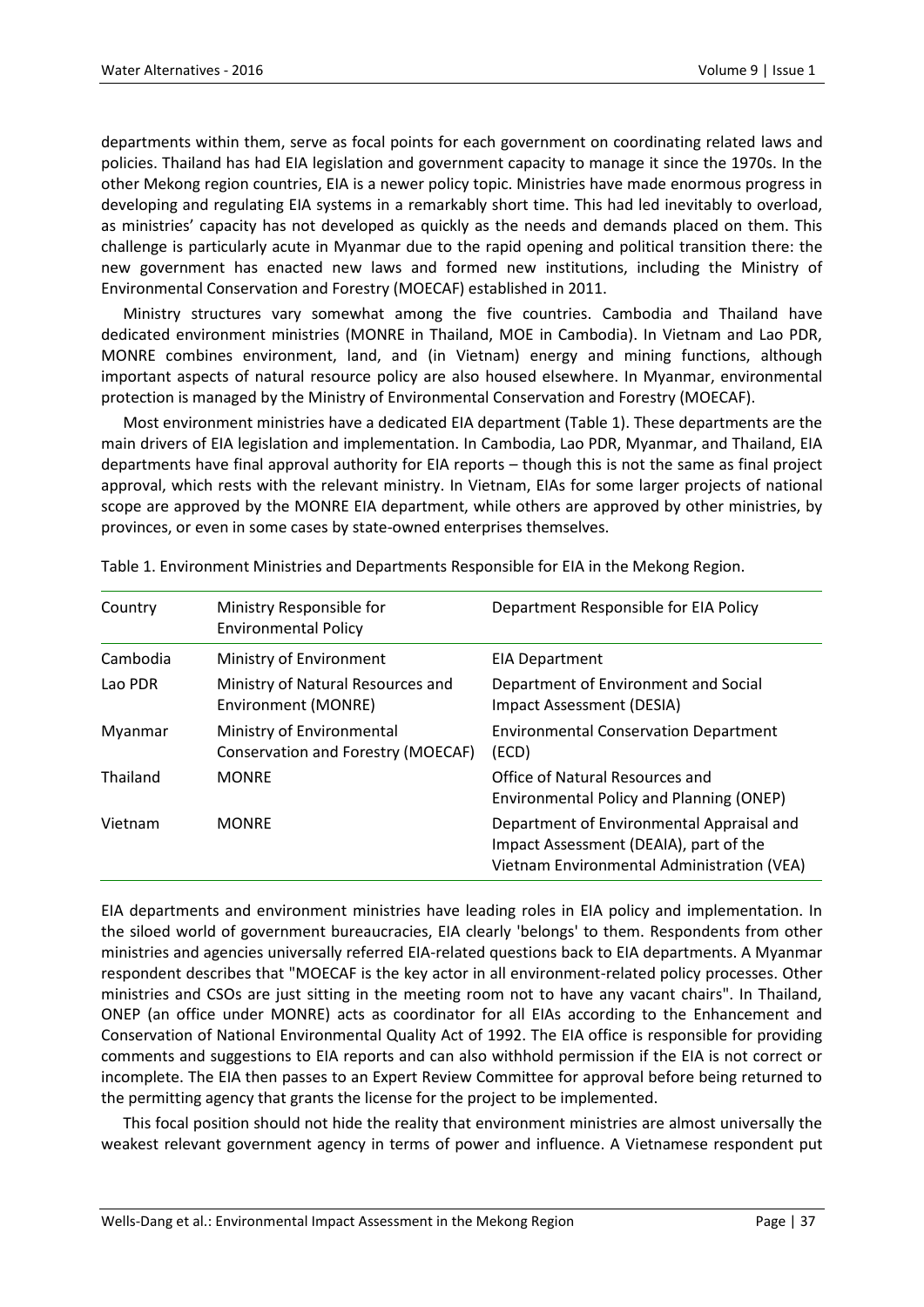this succinctly: "EIAs are approved by MONRE, but MONRE is not yet powerful". Environment ministries have limited influence to change policy and practice; key decisions are made elsewhere. External donors' generous support for environmental ministries may paradoxically isolate them further from other, more influential government agencies, leaving overall power relations unchanged (Suhardiman and Giordano, 2014). If, as is often the case, only the environment ministry is represented in a regional or international meeting on environmental issues, this is almost certain to have little effect on overall government policy.

As a Cambodian respondent describes the situation prior to development of the new draft EIA Law in 2014,

Theoretically and technically, MOE's mandate is to lead decision making for EIA policy development and EIA approval, including the assessment, law enforcement and implementation. However, the actual decision making for resource assessment and EIA is operated by different ministries who have mandates to manage natural resources. For instance, if the Ministry of Agriculture, Forestry and Fisheries advise and suggest that economic land concessions granted do not have any negative impact on an affected community, then the Ministry of Environment EIA Department would not object to this decision making. The same goes for the Ministry of Mining and Energy and other ministries. Therefore, it's fair to conclude that EIA is just a box-checking exercise.

Lao government respondents paint a similar picture. EIA department staff do not have sufficient expertise or time to provide in-depth review of EIA reports; sometimes they have to review three different projects in one day. Reviews of EIA reports mostly focus on basic aspects, such as grammar. "Mostly, the government is concerned with the format of the EIA and whether all of the questions have been answered. It's like a checklist".

Both Lao and Vietnamese officials confirm that no EIA report has ever been rejected by the EIA department. A Lao respondent explains, "If the companies did not pass the EIA we recommend that they go back to improve it, but most of them passed and there haven't been any that didn't pass, because they already received approval from the government, we only help to mitigate the impacts". In this case, EIA is still a useful exercise. In a few instances when projects have been cancelled, EIA was not the primary reason. For instance, the Dong Nai 6/6A dam EIA in Vietnam was approved by MARD, MONRE, and the Ministry of Industry and Technology (MOIT) – then, after a public campaign by media and CSOs, the project was withdrawn at the Prime Ministerial level because its location touching a national park violated another provision of the Environmental Protection Law. Such instances of project cancellation are rare; more often, the EIA process identifies potential impacts and is meant to put adequate and appropriate mitigation strategies in place. In Thailand, ONEP officials also stated that there has never been a case of EIA report rejection. However, there have been occasions when the project owner cancels a project themselves because the cost of EIA is already quite high (over US\$100,000 per report, according to one respondent), and having to add extra costs to improve the EIA might not be worthwhile.

A major limitation faced in all countries is a perceived lack of cooperation among government agencies. In Cambodia, for instance, "[all ministries] believe that they have a mandate to access and control resources, therefore harmonization and working together is hardly ever done". Although interagency working groups have been formed, in practice each ministry operates 'like an island'. Additionally, there are frequent changes in position among government officials, as well as companies. Information sharing even within environment ministries (between EIA departments and other departments) is often not adequate. A Lao government respondent stated: "[the ESIA Department] doesn't send EIAs to [our department] for all projects, they only send for some projects, but it is not clear why they do this and how they decide… After the review, however, we do not know what happened with our comments, whether or not they incorporated them – we don't see the final EIA".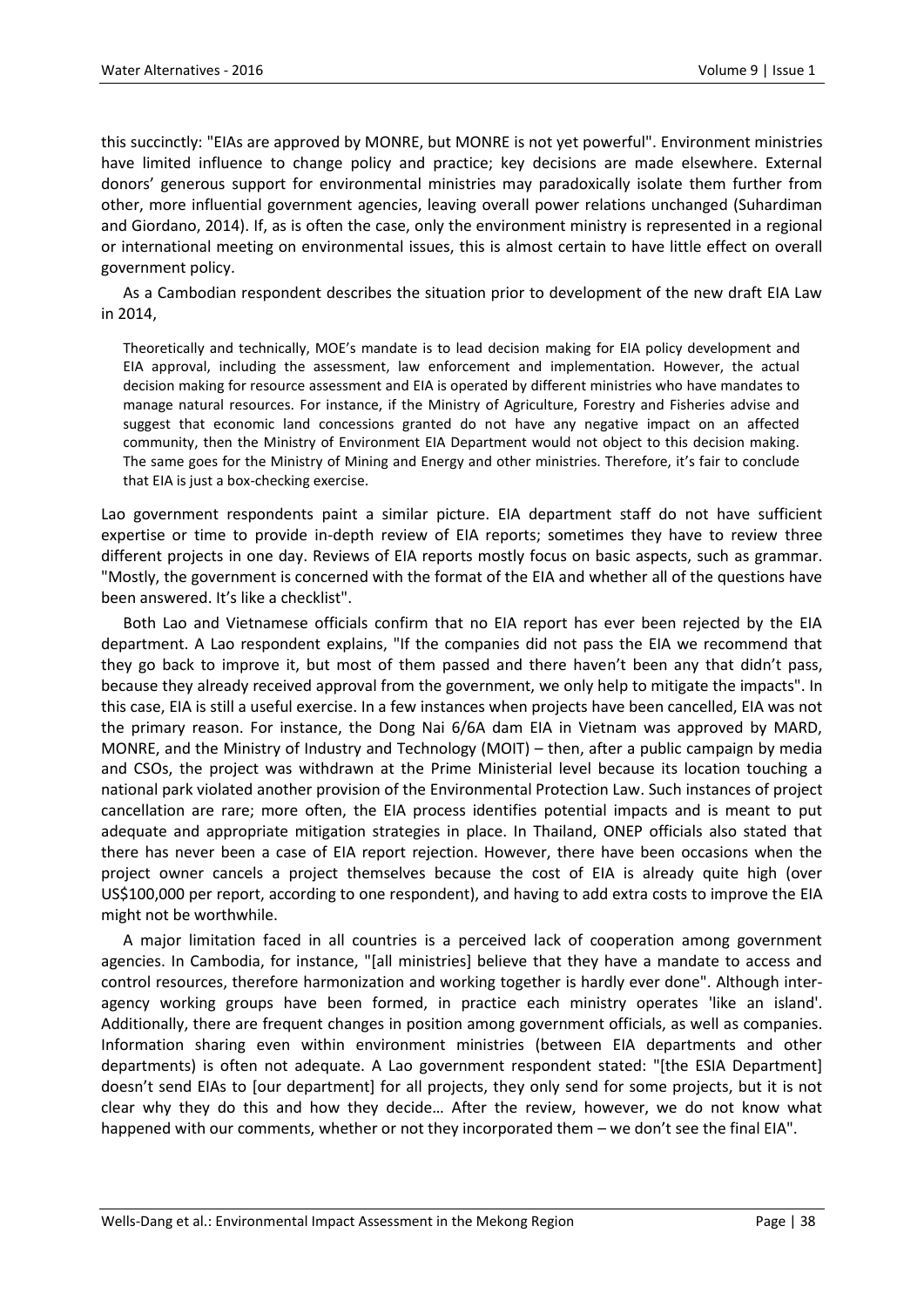#### **Other central government agencies**

Interview respondents in all countries stated that EIA policy processes would be more effective if additional government ministries were involved in addition to environmental agencies. A particular emphasis was frequently placed on economic-oriented ministries that are linked to the regional 'connectivity' agenda, as well as ministries responsible for land policy, hydropower development, and mining. However, when contacted many of these ministries tend to refer EIA questions back to the environment ministry.

Inter-ministerial coordination is perhaps the largest challenge in Vietnam, where six other ministries share EIA (and SEA) approval responsibilities with MONRE's EIA Department. The Ministry of Agriculture and Rural Development (MARD) has the second largest number of EIAs after MONRE (Dang and Mai, 2014). General departments under MARD (such as Fisheries and Forest Protection) are responsible to approve EIAs in relevant areas. Meanwhile, cross-cutting agricultural or irrigation EIAs are approved by the MARD Department of Science, Technology and Environmental Management. The Ministry of Industry and Trade approves EIAs for projects under its responsibility, including hydropower and mining (World Bank, 2014: 5). EIAs for smaller-scale projects may be both carried out and approved directly by one of the 17 state-owned enterprise conglomerates (SOEs) that MOIT manages in coal, petroleum, electricity, and other areas. The ministries of Construction, Health, Planning & Investment, and Transport are also responsible to approve certain EIAs in their areas of expertise.

In Cambodia, EIA approval authority is more clearly concentrated in MOE. The difficulty lies that EIAs are closely linked to project approvals through the Council on Development of Cambodia (CDC) or the Council of Ministers (COM). MOE leads on the technical EIA issues, but interview respondents state that many project decisions are made at higher levels, often before the EIA has been completed. Some projects are reportedly fast-tracked: for large-scale investment, CDC or the COM may influence the process in order to push through the investment opportunity and contribute to economic growth. Once approval is received, the proponent can begin implementing the project. An EIA may come later, saving time and resources for investors.

The key ministerial actors in Lao PDR are the Ministry of Energy and Mines (MEM) and Ministry of Planning and Investment (MPI): they have fixed targets for project development while MONRE only a general mandate (Suhardiman and Giordano, 2014). MEM is heavily involved in the EIA process for hydropower and mining projects. Development projects involving land concessions are shared between MONRE and MPI; MPI approves the investment while MONRE approves the contract to concede land, so developers need to receive both the right to invest and the right to land. In the resulting bureaucracy, large projects are sometimes approved faster than small ones (Schoenweger and Üllenberg, 2009: 13). An interview respondent adds that this occurs "especially if the document includes a note from senior level officials that it should be processed quickly". Despite MEM's central role and the priority given to hydropower, MEM is reportedly no richer than other ministries, as all funding from hydropower goes directly into the national budget.

In both Laos and Cambodia, National Assemblies are playing a somewhat more active role in environmental policy-making than previously. The National Assembly of Laos is legally mandated to approve all large projects such as dams, on the recommendation of government ministries. In Cambodia, by contrast, members of parliament from both the ruling and opposition parties play active roles in the environment committee. Parliamentarians receive complaints from villagers, send letters to ministers, and (on at least one occasion in Koh Kong province) have gone on site visits to monitor an EIA feasibility study.

In Myanmar, responsibilities for agriculture and economic issues are divided among multiple ministries. MOECAF manages upland (forest) land, while the Ministry of Agriculture and Irrigation has responsibility for lowland agriculture and reportedly does not cooperate well with MOECAF. Ministries of Mining, Electric Power, and Industry are all separate. In the political transition process, government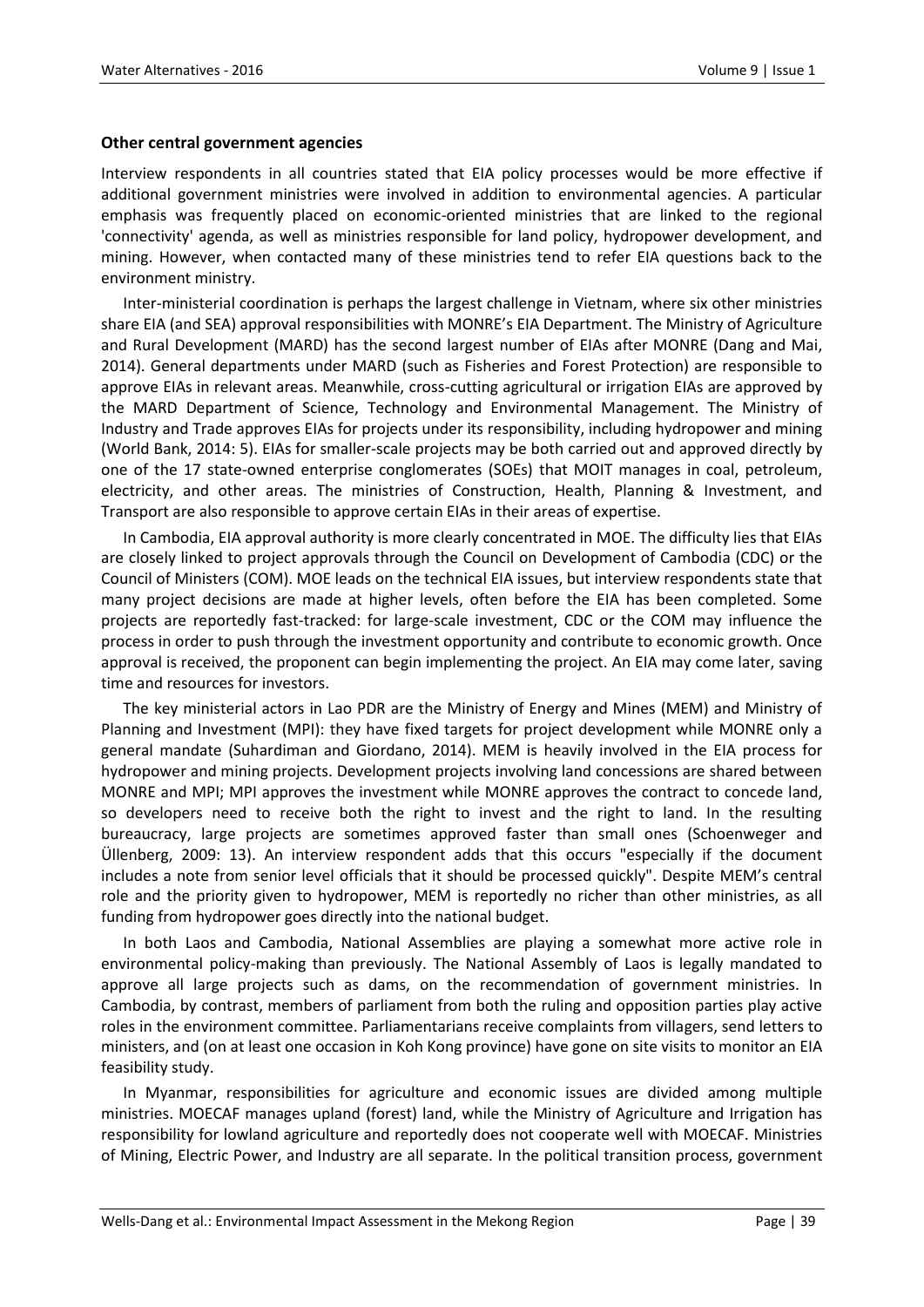ministries have become more transparent and less bureaucratic, though many civil servants remain from the previous military regime. Officials have become easier to approach for collaboration with NGOs and donors, but observers still note a lack of collaboration among different ministries and departments. Although MOECAF has taken steps to invite other line ministries to take part in policy consultations, staff in other ministries express that their inputs and suggestions are not fully taken into consideration.

In Thailand, in addition to ONEP, key central government players in EIA policy are the National Health Commission Office (NHCO) and the National Economic and Social Development Board (NESDB). The NHCO has initiated the Health Impact Assessment (HIA) tool and mechanism, which has been adopted by ONEP into EHIA and first implemented in 2009. The NESDB formulates the National Economic and Social Development Plan, an important role in linking environmental policies to investment and economic development. The current climate of uncertainty in Thai politics restrains ministries from moving forward with any new initiatives or implementation, until there is clear direction from above.

## **Sub-national government**

The pattern of multiple responsibilities and limited coordination among central-level ministries is replicated in relationships between central and provincial-level government agencies in each of the Mekong region countries. However, specific patterns and roles differ. Thailand and Cambodia are the most centralized with respect to EIA policy. Sub-national governments are involved in implementation of EIAs but do not have decision-making power. In Thailand, only seven provinces are involved in reviewing and approving EIAs in environmental protection areas, mainly in the southern region. All other EIAs are approved at the national level. Similarly, in Cambodia provincial Departments of Environment are mandated to approve EIA reports for investment projects up to \$2 million, but are limited in capacity and staff as well as budget allocation.

Vietnam, by contrast, has a highly decentralized system of EIA (Clausen et al., 2011). According to Decree 80 (2006), EIAs for projects of smaller physical size are approved at the provincial level, making up 75% of total EIAs in the country. In several decades of administrative devolution, the centre has ceded significant authority to provinces, so that the province is now the key level for EIA implementation. Provinces compete with each other to attract investment. Provincial departments (of Natural Resources and Environment, Planning and Investment, etc) report primarily to the provincial People's Committee (government), and only secondarily to national ministries, meaning the ministries have limited leverage.

Provincial leaders who want to improve their economic development performance frequently allow project owners to delay in submitting an EIA report (much as was observed at the central level in Cambodia). This means the project owner can receive approval for investment first and conduct an EIA later. Several Vietnamese respondents complained of provincial government collusion with dam builders and other investors. Provinces are unable to regulate investment as a result and are reduced, in one anecdote, to 'urging' a builder to follow safety standards. The builder didn't, and the dam later collapsed.

Myanmar has a complex system of state and regional governments that have different departmental structures from the national (Union) level (Nixon et al., 2013). As one central government respondent describes, "sub-national level government agencies have no influencing power or voice in national level policy making processes, like the Environmental Conservation Law (ECL) or EIA process, even though most environment-related problems occur in these regions". The role of states, ethnic groups, and other sub-national actors is a critical and sensitive topic given Myanmar's history and ethnic makeup. "On the ground", says a non-governmental respondent, "power is based in local government and local military commanders", not central authority. In Kachin State, for example, the KIA (Kachin Independent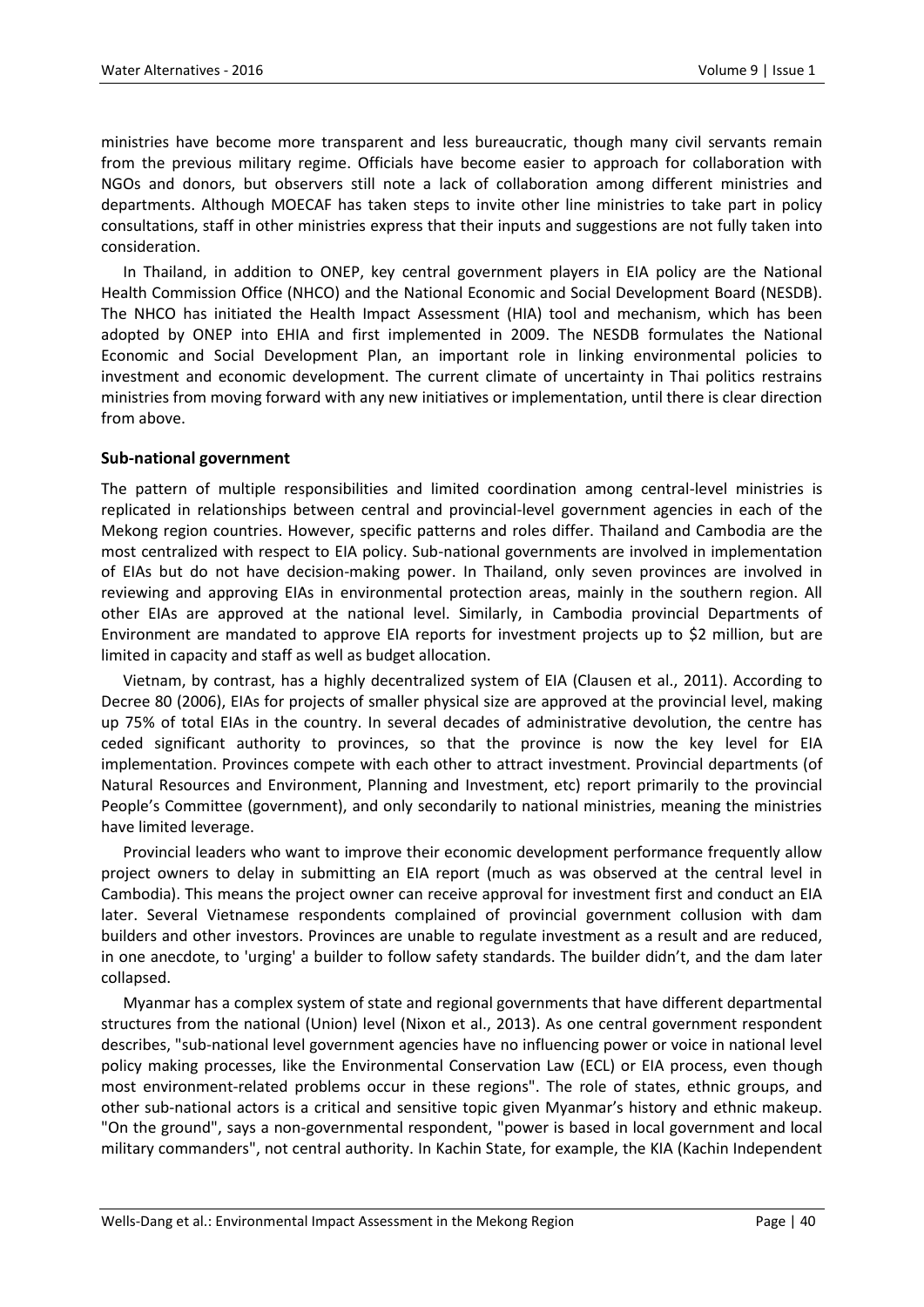Army) controlled area has its own Land Use Policy. Conflicts continue around some large-scale projects, such as the Lapadaung copper mine in Sagaing Region and the proposed Hat Gyi dam on the Salween River in Karen State.

In Laos, land concessions less than 150 hectares can be approved by the province, and in that case no EIA report is required. Some examples exist of projects over this amount still approved at provincial level (Schoenweger and Üllenberg, 2009: 12). In other cases, projects are pre-approved at central level and then handed down to local authorities (a pattern also observed in other countries). "When approval reached the local level", a Lao respondent described a logging concession, "the local officials feel unable to refuse the central level directive and had to allow logging in the conservation area. Also, another problem is that there is no master plan showing where different types of investments should be allowed". According to one interview respondent, up to 60% of project budgets are reportedly allocated to resettlement; provincial and local leaders are concerned about resulting livelihood issues, but a central government official reports that "we have to motivate the province to implement the resettlement decree" for approved projects.

#### **Public participation in EIA processes**

The phrase, "Meaningful public participation is still lacking", or a variation on it, was a universal finding from both government and non-governmental research respondents. A Vietnamese respondent termed community consultation "extremely poor. I don't accept the explanation that people are uninformed or stupid, they're just not consulted". A GiZ review finds that while Thai EIA procedures are generally sound, there is not enough public participation unless there is a specific campaign to promote it (Wironajagud and Apipalakul, 2014: 15). Similar findings arise from a study of the Ba Ha hydropower project in south-central Vietnam: environmental mitigation measures were taken for flood warning downstream, but no consideration was made in the EIA report for resettlement and livelihood impacts on people in the flooded area (Thai et al., 2013: 41).

When consultation does occur, it is frequently limited to the lowest level of local government, such as the Chief of Tambon (sub-district) Administrative Organizations in Thailand or commune People's Committees in Vietnam. In Laos, consultations often do not proceed past provincial or district levels. In either case, local leaders do not always represent the views of all residents, even in systems in which they are elected: in numerous cases, they have reportedly made private deals with developers. A Lao government respondent stated, "Villagers generally don't participate in the ESIA process, this is a major lack in the current approach… Public consultations for EIA do occur, but they're mostly with other parts of the government and with the affected peoples, not with the general public or civil society…they are top-down consultation". In this case, a more appropriate term might be "information sharing to an invited audience", neither public nor a (two-way) consultation. Vietnamese legislation provides for consultation of directly affected communities, but not public consultation involving CSOs or others who are indirectly affected. Government officials state that it is difficult and time-consuming to determine who is directly affected and who is not.

Second, the amount and quality of information provided in consultations is said to be incomplete and biased, often because investors themselves are the only information providers. From a business point of view, one respondent expressed concern that if regulations increase the amount of consultation needed without requiring improved quality information provided and participatory processes, it will just increase costs for companies. In this view, the issue is not the scope of consultation but the fact that it is not taken seriously by project proponents or local authorities. In some cases, the information that is provided is incomprehensible to the target audience, as with the example of a billboard posted in an indigenous area of Cambodia in Khmer language, which local residents are unable to read (Brewster, 2014: 8).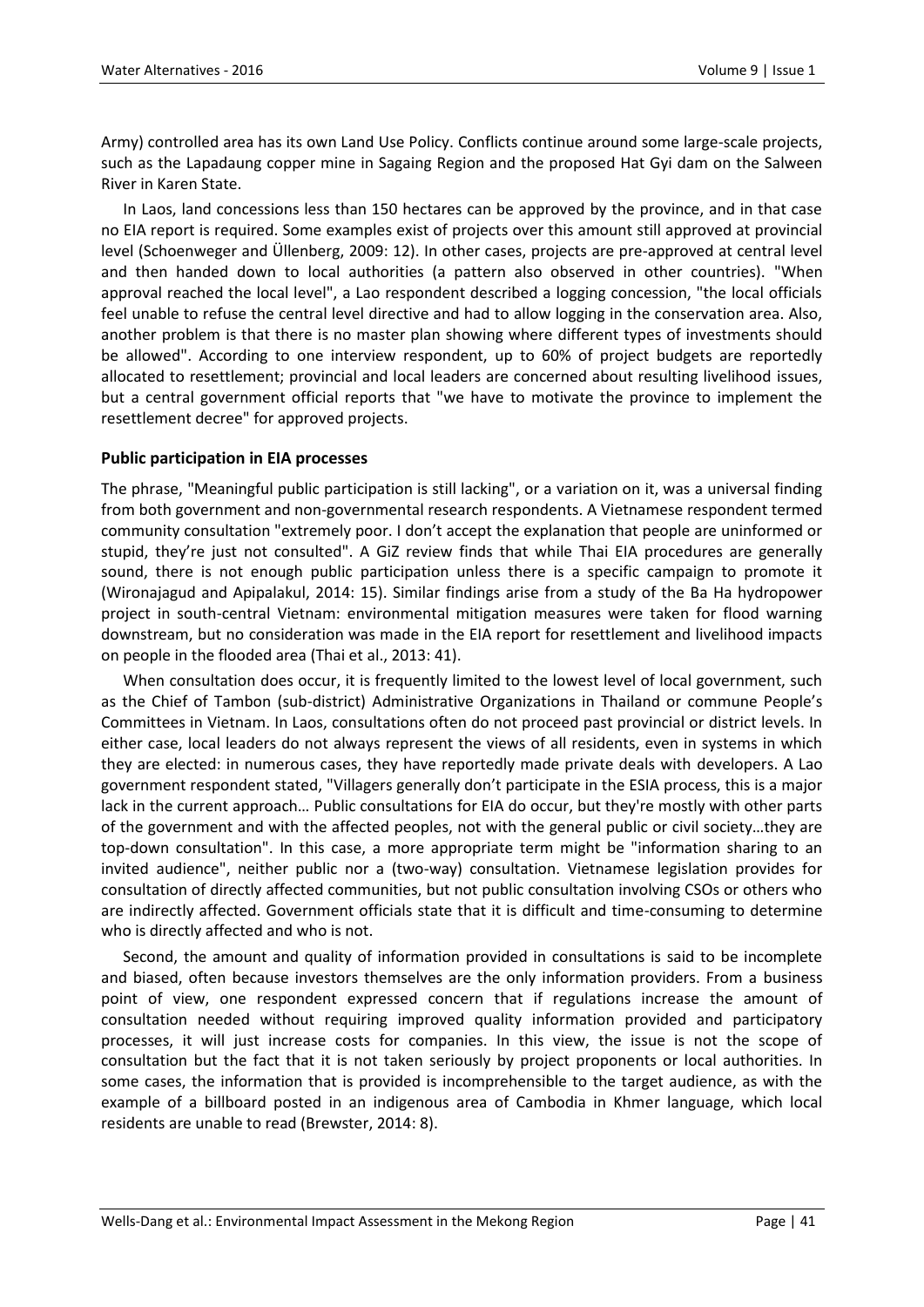Third, citizens (including local government representatives) are given insufficient time to respond. In Vietnam, the time frame for a local commune to agree or disagree to a proposed project is 15 days. Most local officers don't have enough information or capacity to achieve this. As a result, central officials have never heard of cases in which a commune opposed a plan, or even asked for more information.

## **Civil Society**

Civil society refers here to organized efforts by citizens to affect EIA policies. Although much less influential than government actors, the role of civil society is rising across the region through what is referred to as 'track 2' or semi-official policy-making (Dore, 2014). Key regional examples of civil society action on EIA come from the Save the Mekong Coalition and linked trans-boundary cooperation on the Xayaburi dam currently under construction in Laos. Other civil society and/or policy research networks focus on community-level action research, such as Tai Baan, Sumernet, and M-POWER. Each of these regional coalitions and networks is made up of national members in all Mekong region countries. Multiple networks gather at regular workshops and conferences at venues such as the annual ASEAN People's Forum (APF) or around Earth Rights International's Mekong School. The APF began as a government-organized initiative arising from an ASEAN civil society conference in Malaysia in 2005. Over the past ten years, it has evolved into the largest regional networking space of civil society and people's groups in Southeast Asia. The 2014 APF notably called for an ASEAN safeguard policy to protect people from social and environmental impacts of investment projects.

A key stakeholder group in civil society action is lawyers, who often do not receive as much attention as the higher profile NGOs. Legal action on EIA has been particularly robust in Thailand, with its well-developed court system – as seen in the current case of Thai citizens suing the Electricity Generating Authority of Thailand (EGAT) for not applying EIA in funding construction of the Xayaburi dam and other mainstream Mekong dams (The Nation, 2014). In addition, the Thai National Human Rights Commission is examining cases of foreign investments by Thai companies, for instance sugar plantations in Koh Kong province, Cambodia. On the Thai-Myanmar border, communities complaining about impacts of the Hat Gyi dam on the Salween River are calling for a new EIA on impacts into Thailand (Aye Aye Win, 2014).

Both Thailand and Cambodia have established mechanisms for including civil society voices in EIA policy. In Thailand, this happens via an informal EIA network including NGOs, academics, and lawyers who advocate for EIA reform. Members of the network are sometimes represented on Expert Review Committees for EIA. In Cambodia, an EIA technical working group, chaired by MOE, was set up in 2011 with facilitation from donors. The NGO Forum on Cambodia and Development and Partnership in Action (DPA), among others, are included as civil society representatives of the working group. DPA has involved, for instance, in developing guidelines for the oil and gas industry and reviewing EIA reports. This can be viewed as a model of good practice for cooperation in the region. Nevertheless, stakeholders involved in the working group report that it operates in an ad hoc manner without a clear strategic direction. Participants are given only one week or less to review EIA reports (of hundreds of pages) and feel that their input and feedback is more tokenistic than substantive. Still, this is a mechanism that can be engaged with to become more deliberative and participatory.

The roles of civil society and government in Myanmar are also becoming more closely linked as the transition process continues. The Myanmar Land Core Group, a network of INGOs, national NGOs, business and individuals, comes under the UN-sponsored Agriculture and Food Security Working Group. Its members are fully aware of trans-boundary environmental issues. One NGO, BANCA, carried out an EIA on the Myitsone dam project and has also participated in the Dawei (Tavoy) port project. Another Myanmar NGO, EcoDev, conducted a People's EIA on a mining project in Dawei in collaboration with a private company, bringing in multiple stakeholders for public training and surveying of impacts. Also, a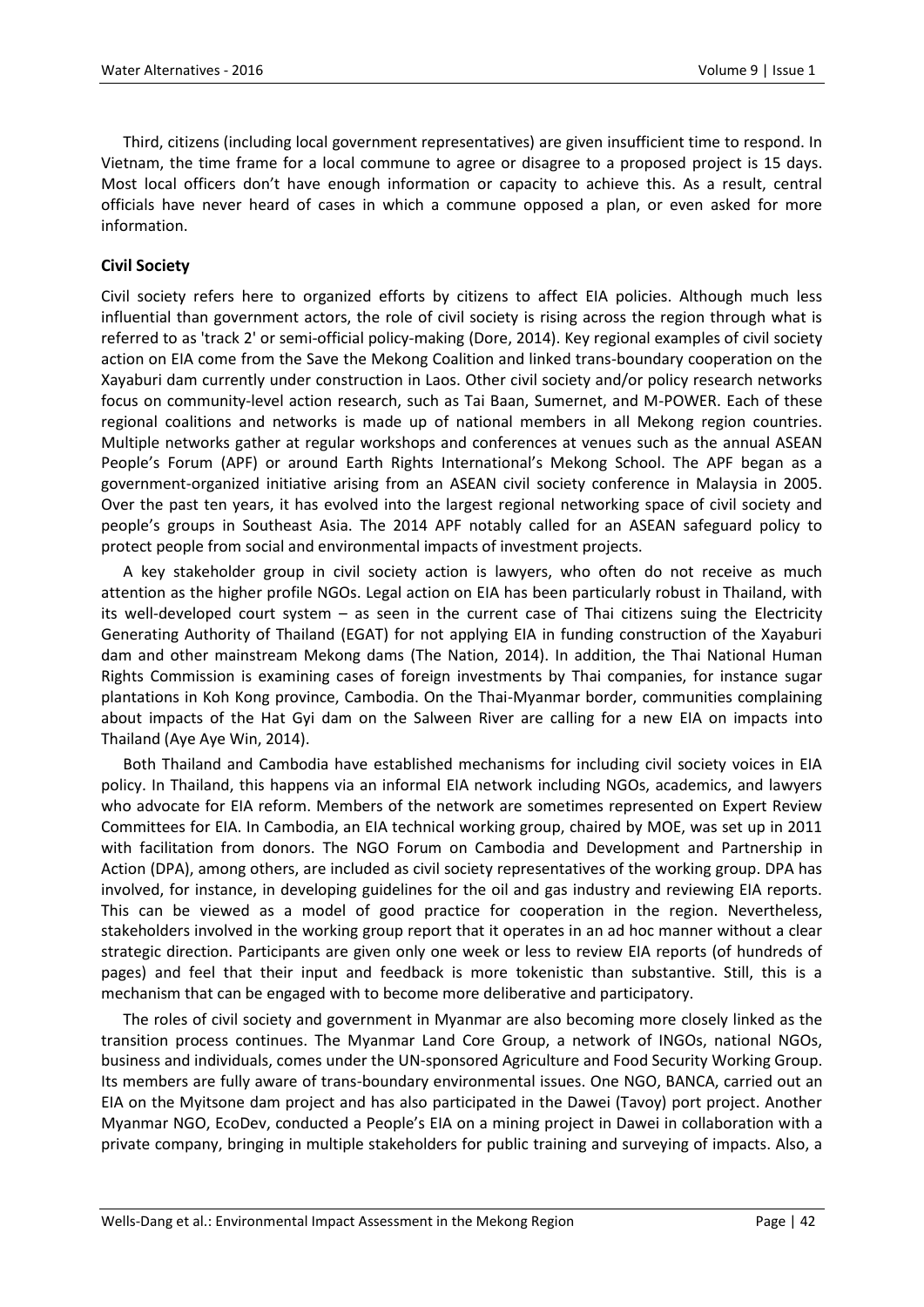local CSO sent a complaint letter to the Thai Human Rights Commission and is suing the investors in Dawei.

During the process of drafting the Environmental Conservation Law (2012), MOECAF's ECD invited only a handful of registered CSOs for consultation meetings, such as the Renewable Energy Association Myanmar (REAM). MOECAF has since changed and become more open to invite NGOs to consultations, forum, and workshops. These meetings are "quite regular, almost one or two meetings in a month". In preparing Myanmar's EIA procedures, MOECAF has organized three public consultations that have been open to registered and unregistered CSOs alike. However, NGO participation is limited due to time demands and feelings that their input is not taken into account by decision makers, who treat the consultations more as briefings or information sessions. The overall sense is that the process for input into the Land Law in 2014 organized by the MOECAF Forest Department has been more open than other processes in the past. One contribution has been EIA training conducted by the Vermont Law School for CSOs such as FREDA, a Myanmar NGO comprised of retired forestry officials.

In Vietnam, a 'Mekong network' of leading advocates in the south, linked to Vietnam Rivers Network, has been active on water governance issues. Members of this network led opposition to the Dong Nai 6/6A dams in 2011 (which would have affected a national park), and are now carrying out community consultations on effects of the proposed Don Sahong dam. Among Vietnamese NGOs, PanNature (People and Nature Reconciliation) has taken an interest in regional EIA issues, initiating a Mekong Resource Forum on Vietnamese investment in Laos and Cambodia that has held two workshops since 2011. Vietnamese civil society has also begun to respond to long-standing concerns from Cambodia about trans-boundary impacts from dams on the Sesan and Srepok rivers, which originate in Vietnam and flow into Cambodia (Lor and Ham, 2013).

Perhaps the most distinctive feature of environmental advocacy in Vietnam has been the role of professional associations and retired officials. These technical experts are active members in environmental networks and are also involved in EIA appraisal committees, comparable to the process in Thailand. As semi-governmental, semi-civil society 'straddlers' (Read and Pekkanen, 2009), they have strong connections both inside and outside the government system.

Laos is held by many observers to be the most restricted context for civil society action in the region. For instance, no known consultations were held to gather input to revision of the EIA Decree or other related ministerial instructions. Lao non-profit associations (NPAs) can and do participate in environmental consultations, but often in a supporting rather than an active role. Academics also comprise a possible venue for influencing and dialogue. At the same time, local villagers in Laos are becoming increasingly assertive in making complaints about perceived land and environmental violations in their communities. As one Lao government respondent states, "villagers are not the same as before. They raise concerns to the National Assembly [and] to the government… they didn't do this before".

In sum, regional governments are increasingly open to including civil society in EIA consultations. However, some officials admit that they do not always know who to ask or how to share information. This suggests a linking and convening role for international NGOs and donors, but brokers should also be aware of the risk that government agencies only include civil society voices when an external donor pays for it.

#### **Businesses**

The business sector plays a driving role in development projects in the Mekong region. Often referred to as the 'private sector', regional businesses actually include both private and state-owned firms. For purposes of illustration, some examples of private investors include Thailand's Charoen Pokphand (CP) Group and Vietnam's Hoang Anh Gia Lai (HAGL), with agribusiness and land investments respectively; the Malaysian Mega First Corporation Berhad proposing to construct the Don Sahong dam in Laos; and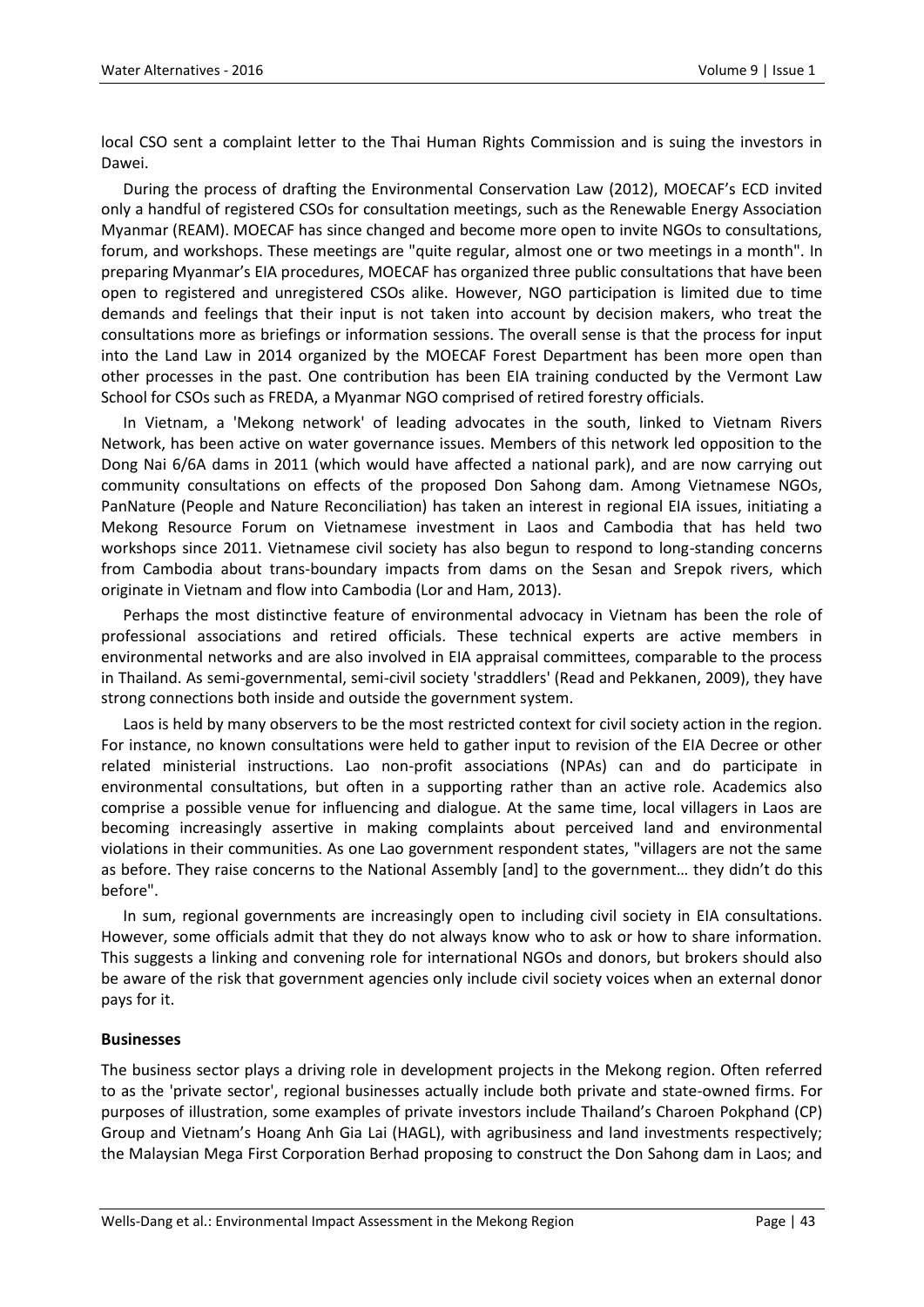the (100% Thai-owned) Italian-Thai Development Public Company involved in constructing the Dawei port in Myanmar. The state sector includes electricity monopolies like EGAT in Thailand and Electricité du Laos (EDL) in Lao PDR as well as conglomerates such as the Vietnam Rubber Group or the Union of Myanmar Economic Holdings Limited company (UMEHL) in Myanmar. Military companies in multiple countries are also involved in regional land deals, logging and extractives.

Large state-owned and private businesses frequently have close connections with government officials. In the Vietnamese system, respondents point out that the Politburo and high-level government officials often reflect the interests of SOEs, especially large enterprises such as Electricity of Vietnam (EVN) and Vinacomin. The cosy relationships between business and the military in Myanmar originated before the transition process started; their deals are still in place but in a weaker position than previously. Investors in the region are increasingly concerned about their reputations in neighbouring countries. In response to a critical report by the international NGO Global Witness, for instance, the Vietnam Rubber Group (VRG) has opened a grievance mechanism in Laos that allows villagers to send complaints directly to the company. HAGL, which was also named in the report, has not yet taken any such action, perhaps because its private ownership is less sensitive to national image considerations than the state-owned VRG.

Among the Mekong region countries, Cambodia, Laos and Myanmar are primarily at the receiving end of regional investment, including large flows from China and increasing agricultural, mining, and rubber investments from Vietnam. Thailand's main role is as an investor and developer in other countries; for instance, no large dams have been built in Thailand since the 1990s, but EGATi (the international branch of EGAT) is a major actor in regional hydropower development. Laos has set up a branch of EDL called EDL-GEN to operate domestic dams and develop new projects in the future. Vietnam is in a middle position, receiving large industrial and agribusiness investments while also increasingly active in land and mining concessions in neighbouring countries.

Interview respondents concur that whether or not hydropower and mining projects are implemented, and quality EIAs conducted, depends mainly on investors' commitments, not on government policies or regional institutions. A Lao government respondent believes that

Investors often have good objectives, they want to help the country develop, improve people's livelihoods, but they don't follow this in the implementation of their project and the government has a very difficult time managing [and] regulating what they do. The government plays an important role only in the process of signing off on the project, and working on the terms of the contract agreement, but once approved [the investors] are basically able to do what they want without regulation.

Business attitudes to EIA overall are to see it as paperwork, rather than a concern with the environment. Nonetheless, the need for contract approval offers a strategic entry point to influence investors' behaviour, though leverage is necessarily limited without strong monitoring and compliance systems. In addition, most investors have formed relationships with economic ministries, not the environment ministry. In Laos, companies who have signed contracts with the Ministry of Planning and Investment see that their only reporting requirement is to this partner. "They don't see DESIA and the environmental sector as important because of this", says a Lao government respondent, "and MPI doesn't share the reports with DESIA".

If investors, in Laos or elsewhere, choose an independent EIA consulting firm, there is a risk of long, complex procedures. But if they pick one that has good relations with the province or ministry, the process will be faster, though poor quality. In this way, companies that want to be decent face more problems from authorities – those that accept the system as is have an easier time. A commonly cited practice was for investors to design projects of a size lower than the minimum requiring an EIA, or types of projects that avoid the EIA system; a Thai respondent compares this practice to a runner going around a fence instead of putting in efforts to jump over it.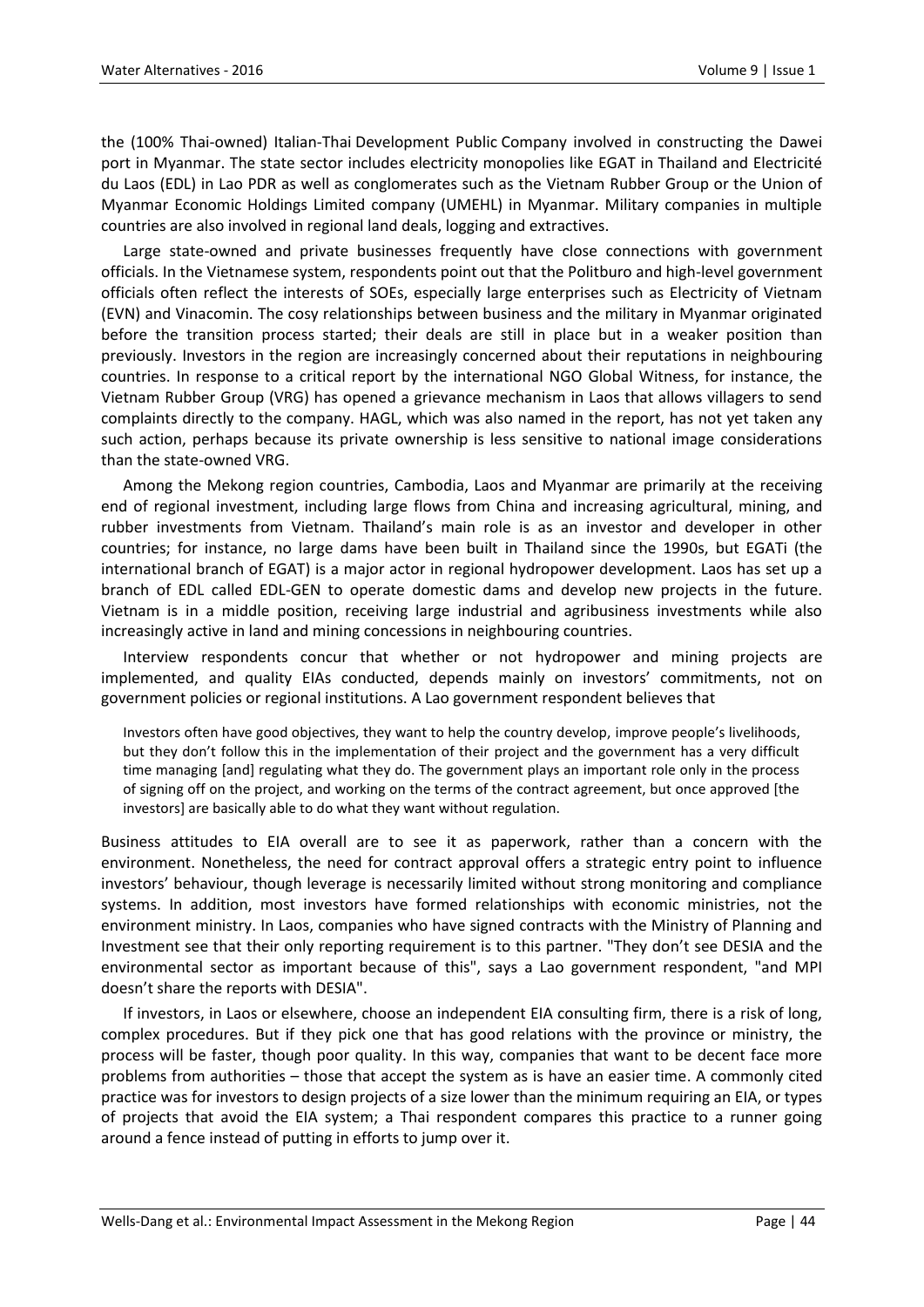At present, a Vietnamese respondent notes, many environmental regulations are "unrealistic and of poor quality… cannot be implemented properly or conflict with one another. This creates danger and uncertainty for business, as it's a system in which everyone is guilty of something. Authorities can use threats of inspection or penalties arbitrarily". Companies of whatever nationality want clarity and predictability from the EIA process so that they can implement their project in a timely and least-cost way. Thus, investors might be neutral or moderately in favour of EIA reform if this increases clarity and reduces conflict with communities and authorities (Brewster, 2014: 20). Additional EIA requirements might increase their formal, up-front costs, but reform of procedures could lower hidden costs, leaving them better off overall. Multinational corporations that work in multiple countries state that they would like to see clearer rules and harmonized standards across countries to reduce transaction costs. One stakeholder group that could be engaged is company lawyers, who are aware of the costs and benefits to a company for doing an EIA properly compared with doing a poor job that might lead to problems later.

Private sector actors also include banks, whose funding is crucial for large infrastructure projects to go ahead. For instance, four Thai banks (Bangkok Bank, Kasikorn Bank, Krung Thai Bank, and Siam Commercial Bank) are currently investing in the Xayaburi dam in Laos. Like other domestic banks in the Mekong region, these banks do not yet comply with international standards such as the Equator Principles, a set of principles, criteria and indicators for the banking and finance industry (MPE, 2014: 35-36). A Thai interviewee also emphasized the importance of corporate social responsibility through the ISO Environmental Standards for Project Proponents as an untapped mechanism for improving compliance of lending institutions involved in international projects. Some domestic banks may use varying levels of social and environmental risk management tools to evaluate loan applications, but these are unlikely to be sufficiently robust to meet international standards. According to one Vietnamese respondent, banks prefer to shift responsibility for risk management to governments, but few governments have such safeguard systems in place.

Power purchase agreements are signed in advance of hydropower construction with state energy companies such as Thailand's EGAT. A national government can desire to develop hydropower or other resources as much as they want, but cannot go forward unless there are purchase commitments and investors. Previously regarding electricity production from hydropower in Lao PDR, 85% went directly to EGAT and 15% to EDL, so that Thai purchasing decisions determined production levels and resulting benefits to Lao investors. The Lao government is now shifting to a system in which EDL acts as a middleman, buys all electricity and then can resell to various countries, not only Thailand. According to the SEA on mainstream Mekong dams, Laos will receive a maximum 31% of the benefit from hydropower sales: the rest goes to investors (ICEM, 2010: 12).

#### **EIA consultancy firms**

In all Mekong region countries (and elsewhere), it is the responsibility of project proponents to select EIA consultancy firms and cover all costs for the assessment, giving contractors de facto control over the EIA contents. Licensing requirements vary; some countries do not have many licensed firms to choose from. Some consultancy firms perform high quality work; others are weak due to a lack of training, funding and timing limitations for data collection. A lack of confidence expressed in the capacity of EIA consultants was a recurring theme in PEA interviews. (Government agencies that approve EIA reports face similar capacity constraints, but were not subject to the same level of distrust, perhaps because of the greater deference and respect shown to government officials.)

In Cambodia, there are currently at least 15 local EIA consulting firms; respondents assess their work of varying quality, and that "most of their standards did not follow the EIA sub-decree". Though ostensibly private, some consultancy firms are believed to have close connections with local or national authorities and project owners. Consultancy firms in any setting have a vested interest in having EIAs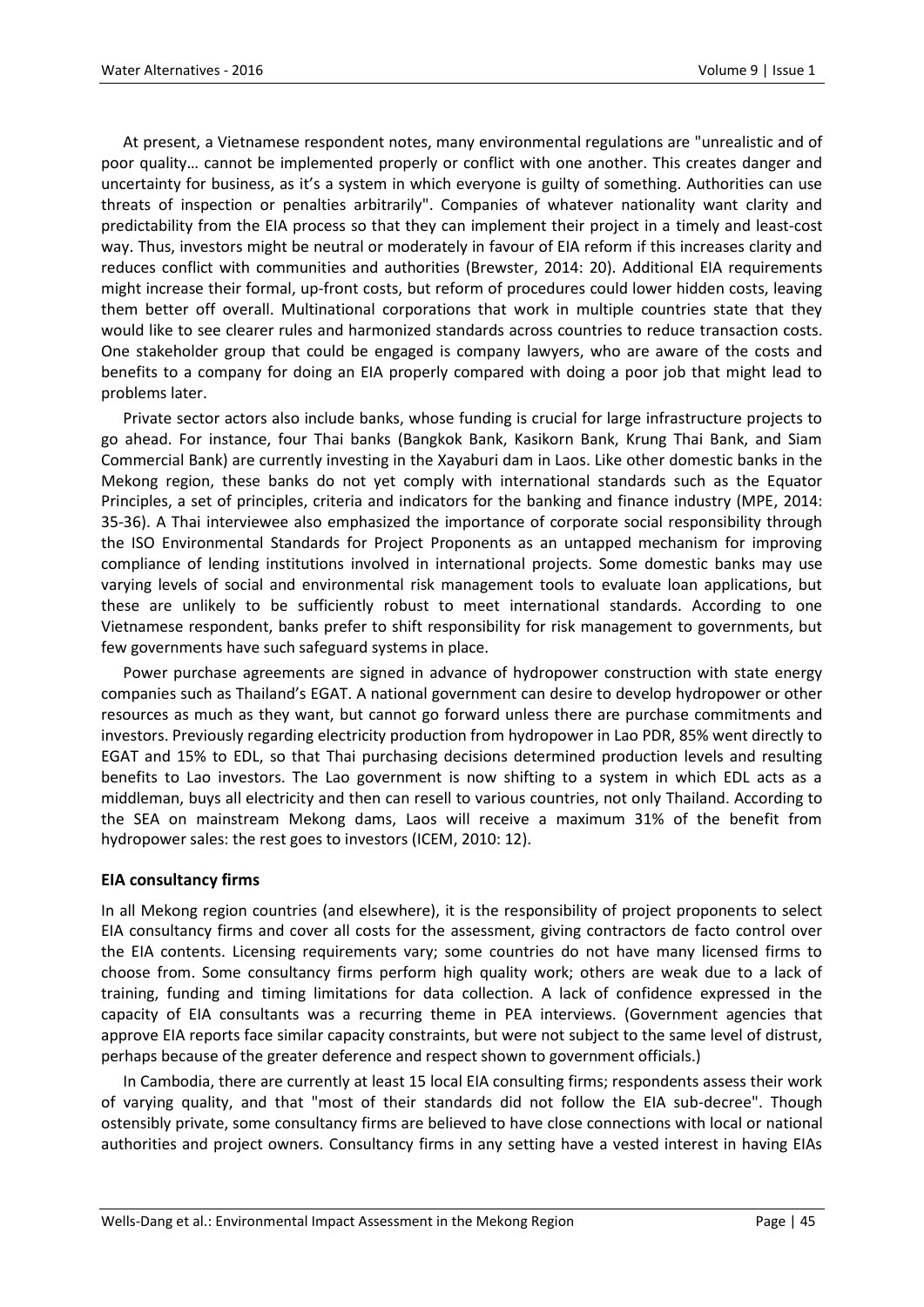approved (Brewster, 2014: 9), as they want to attract more business. Even the best EIA report is "not objective", says a Vietnamese government respondent: "the report presents problems and says all of them can be mitigated. This is because the investor hires the [consulting] company and is responsible for the result, so consulting companies will never produce a negative finding".

Another Vietnamese respondent argues, "If you have a choice of doing the EIA well with an independent consulting company or choosing the company with good government linkages, many businesses choose the second. If you choose the first, you face a risk of the EIA not being approved quickly and leading to problems for investment". Respondents in another country report that project proponents sometimes contract staff of government agencies responsible for approving the EIA as consultants to carry out the EIA. This ensures that the EIA report is approved quickly. As one respondent described, "[p]aying is the only way to get it through, otherwise it will get criticized and blocked by the government, even if it is a well-done EIA and high quality. Companies are better off subcontracting it to the government". At worst, in situations where EIA is not taken seriously, it becomes an administrative process for governments and consulting firms to extract funds from investors (Brewster, 2014: 8).

As a result, consulting companies in many settings do not function as independent third parties in the EIA process: they are an arm of the project developer and/or the government (who might also own or be closely linked to the investing company), creating a clear conflict of interest. The same limitation can occur with EIA appraisal committees that are chosen by the agency responsible to ensure approval. This may be seen in narrow terms of reference provided by the investor (only looking at immediate impacts in the vicinity of the project, not longer-term or more distant effects) or an executive summary that does not reflect the actual content of the report. In one case in Laos, a non-government respondent suggested that government pressure produced an EIA report that understated potential impacts (see National Consulting Company, 2013). In this respondent's view, the principle of an independent EIA was not in itself an issue for the Malaysian investors.

#### **Regional cooperation structures**

The next sub-sections of stakeholder analysis examine the complex political economy of regional structures: inter-governmental mechanisms for cooperation and international financial institutions (IFIs, e.g. World Bank Group and Asian Development Bank). The Mekong River Commission, IFIs and ASEAN have overlapping mandates and roles, each relating in different ways to different parts of national governments.

The Mekong River Commission was established via the 1995 Mekong Agreement among Cambodia, Laos, Thailand and Vietnam. (China and Myanmar also share portions of the Mekong basin and participate in the MRC as observers.) The MRC is made up of a secretariat in Vientiane and National Mekong Committees (NMC) in each country. In Laos, Thailand and Vietnam the national committee is under the environmental ministry. In Cambodia, it is led by the Minister of the Ministry of Water Resources and Meteorology (MOWRAM) (Suhardiman et al., 2015: 206). The NMCs have a unique position: isolated from the mainstream of environmental policy making in their respective countries, yet influential in regional issues and access to funds.

One of the original MRC functions set up in the 1995 agreement was prior consultation in case of trans-boundary environmental impacts. This requirement was clarified into the 'Procedures for Notification, Prior Consultation and Agreement' in 2003 (Baird, 2014: 27). The PNPCA were first implemented in the Xayaburi dam case in 2011; the current Don Sahong consultation is MRC's second attempt. Previous attempts to develop trans-boundary EIA (tbEIA) protocols have not yet been agreed on by MRC member countries; however, efforts are ongoing. Faced with a complex political-economic context, the MRC secretariat has sought to use EIA and SEA processes to open space and raise issues to a regional level (Suhardiman et al., 2015: 210).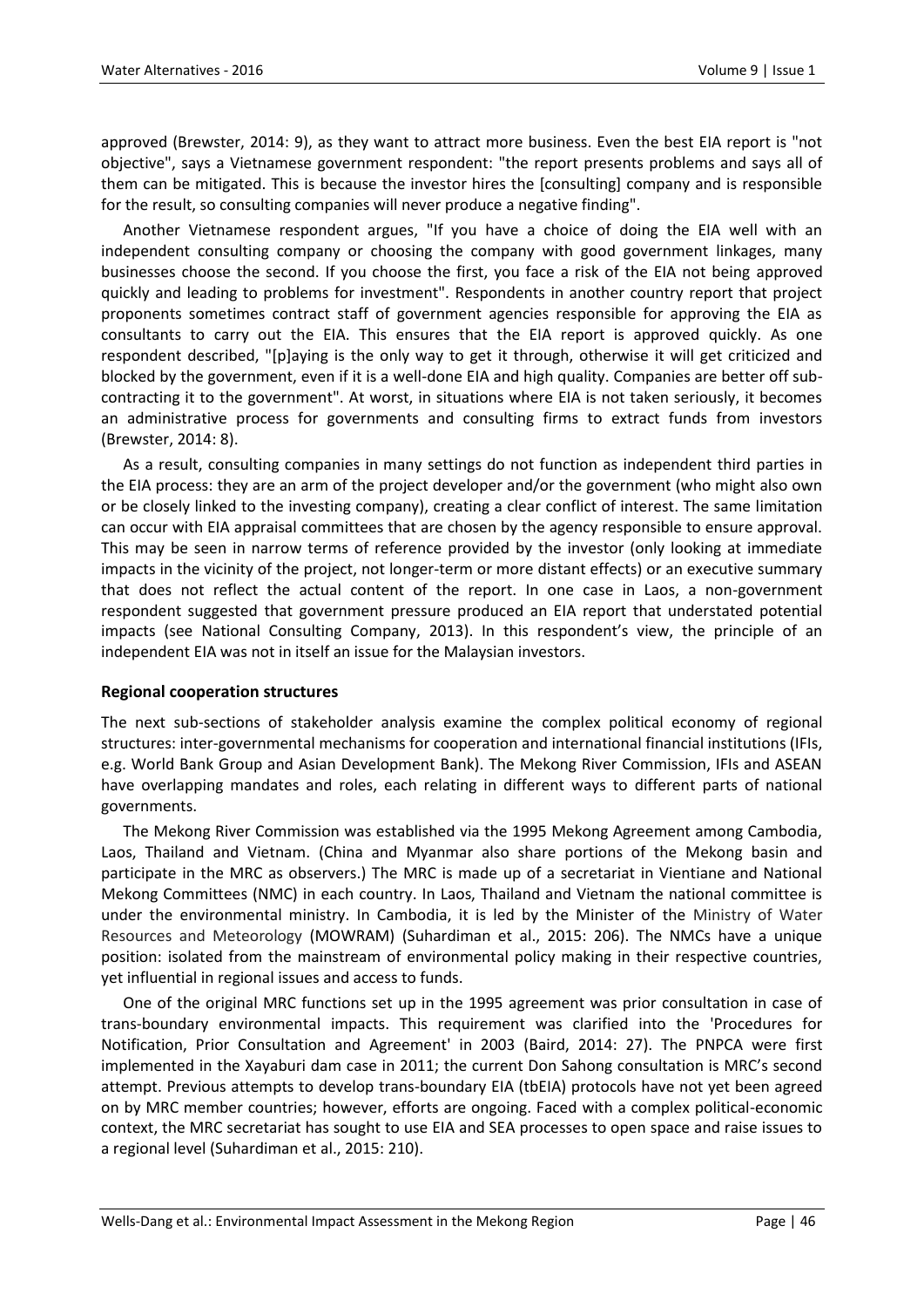Member states rarely refuse to comply with MRC decisions, but they can interpret the Mekong Agreement in a way that serves their interests. For instance, there has been disagreement whether the Don Sahong hydropower project should fall under the 'prior consultation' or 'agreement' provisions of the PNPCA, and even whether it is considered a mainstream Mekong dam (since it does not block the entire mainstream, only a portion of it). The PNPCA period is 6 months, and can be extended by consensus; in the case of Don Sahong, the MRC Council announced that the starting date of the consultation process had occurred a month earlier without any public announcement, in effect shortening the period to five months (Te, 2014).

Among the many research and technical initiatives of the MRC are the Initiative on Sustainable Hydropower, which includes benefit sharing, socio-economic impacts, gender aspects (in cooperation with GiZ), impact mitigation, and risk assessment. MRC has also produced Guidelines on Multi-Purpose Evaluation of Hydropower Projects and a Rapid basin-wide Hydropower Assessment Tool to measure the full economic value and cost-benefit analysis of proposed projects. Overall MRC is in favour of "the preparation and promotion of best practice guidelines" (MRC, 2014: 39) including guidelines for "protection of vulnerable resource users" and design guidance for dams. MRC guidelines make no mention of SEA or EIA, instead preferring terms such as 'risk assessments' and 'uncertainties'. Once these risks and uncertainties have been noted, however, the guidelines lack a framework to assess their impacts.

The limits of regional cooperation have been clearly in view in MRC's unsuccessful attempts to introduce a tbEIA requirement for development along the Mekong River (Baird, 2014: 28). The initiative enjoyed broad donor support, for instance through training for regional government leaders in 2009 funded by the European Commission and USAID. As a (supportive) Vietnamese respondent concluded, the tbEIA effort failed because upstream and downstream countries had different interests. A Lao government official saw the situation differently: "The experts from MRC created the [tbEIA] framework" and foisted it on them without their agreement. Despite MRC's best efforts, it was unable to convince Lao and other stakeholders that agreement would benefit their interests. The experience of trans-boundary EIA is often cited as an example of how Mekong sub-regional processes are not working. However, these risks are not specific to the MRC and could be faced by any regional institution or actor. Conversely, when there are no political obstacles, MRC has shown that its members can come together to implement trans-boundary actions, such as the Regional Action Plan for Transportation of Dangerous Goods on the Mekong River (MRC, 2012).

The MRC is currently engaged in a Council Study (full title: 'Study on Sustainable Management and Development of the Mekong River, including Impacts by Mainstream Hydropower Projects'), commissioned by regional Prime Ministers when the MRC Council met in Ho Chi Minh City in April 2014. The study aims to decide what Mekong watershed development can be considered optimal, to fill knowledge gaps and "minimize the uncertainty" around both "negative and positive impacts (including cumulative and trans-boundary impacts)". With this information, MRC can identify "appropriate measures" to "enhance the benefits and mitigate the negative impacts throughout the Lower Mekong Basin" (Manguerra, 2014). At the same time, the Vietnamese government has funded its own study of impacts of mainstream hydropower development in the Mekong Delta; as of late 2015, the Vietnam National Mekong Committee and consultant team are in the process of completing the impact assessment report. Although the initial findings appear to be of high technical value, the processes of both studies underscore the challenges in trans-boundary approaches to EIA, whether through a regional institution or from the initiative of a single state.

#### **EIA INSTITUTIONS AND PROCESSES**

In a political economy approach, the term 'institutions' refers to rules of the game. Our analysis examines both explicit policies and implicit interests and norms to answer a core question or dilemma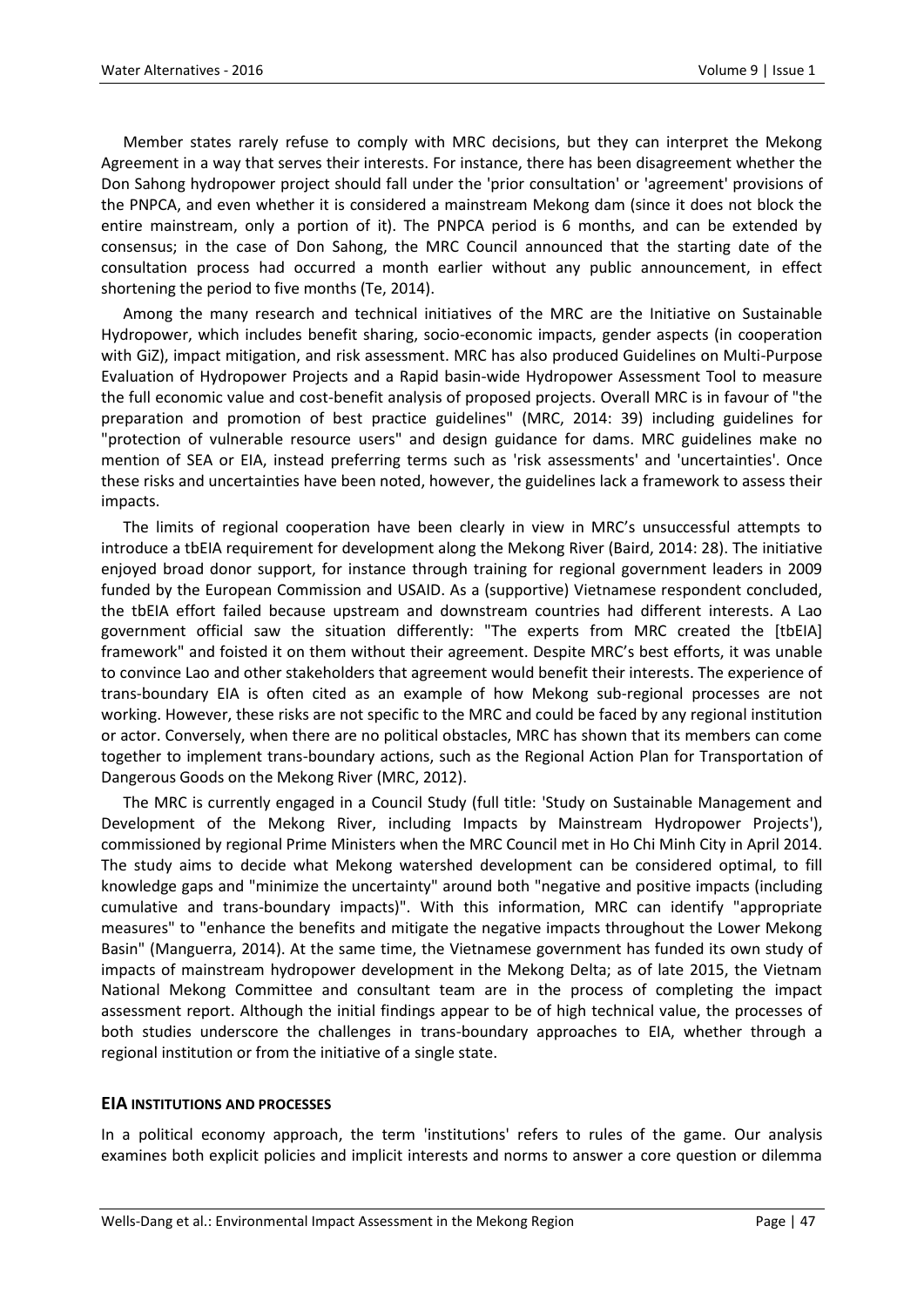posed at the outset of research (Pact, 2014: 6, 9). The core problem identified in this article is why the enforcement of existing EIA laws by environment ministries and other government agencies remains weak. A frequent refrain heard from respondents across the region is that the laws themselves are adequate, but their implementation is lacking. However, as one respondent in Laos noted, this explanation should be questioned: a law that cannot be enforced, or does not consider implementation challenges, should not be considered a high quality law! In any case, the gap between written policy and implementation is wide and growing.

National laws and policies in the five countries differ from each other in some significant respects. The Thai EIA law has been in place the longest, since 1992. In Laos, EIA was introduced in the Environmental Protection Law (1999) and specified in a 2010 Decree and 2013 Ministerial Instructions. Expectations are high for recent reforms: a Lao government respondent says, "I guarantee that new projects starting [from] 2014 will carry out a strong implementation of the EIA and follow the processes". Lao law is based in part on Thailand's; Vietnamese in part on China's. The Vietnamese environmental protection law was revised in 2014, and MONRE is now working on sub-law decrees to implement it, including a decree on EIA, SEA, and environmental management plans.

Myanmar's draft EIA procedures are currently in preparation. The ADB and Japanese donors have supported this process. According to interview respondents, debate about EIA procedures has included questions about appropriate standards and penalties for non-compliance. One key question raised by several government respondents is whether the new law will have 'umbrella' status covering projects implemented by all ministries and agencies. A non-governmental respondent expressed a concern that EIA issues are 'untouchable' for projects owned by military-related companies such as UMEHL.

As a result, CSOs observe that the government is working on EIA on a case-by-case basis only. "Only when they have a problem or concern raised by CSOs or a community, do the respective line ministries and departments work on it", said another respondent. The Environment Conservation Law was enacted in March 2012, followed by EIA procedures in 2013 and regulations in June 2014 detailing implementation of the ECL. In August 2014, the Myanmar Investment Commission issued a list of 30 economic activities requiring EIA. However, these laws and regulations have not yet been put into practice, especially at the sub-national level. As a result, a respondent claims that "most of the subnational level government staff [have] never heard of EIA". Key projects such as the Lapadaung copper mine and Dawei SEZ have carried out EIAs only "after communities and CSOs' complaints and protests", in the words of a non-government respondent; "the EIA assessment was done during the exploitation process". There is a clear need and opportunity for improvement in the content and dissemination of environmental law in the Myanmar context.

Cambodia passed a sub-decree on EIA in 1999. On the initiative of the Minister of Environment, the EIA Department is now rewriting this into a law. Both government and non-governmental respondents speak highly of the consultation process that MOE has conducted with multiple stakeholders during the preparation of this law. The Vishnu Law Group, a Cambodian firm, has held a series of 6 consultation workshops with MOE on the draft EIA law since 2012; a recent workshop, in December 2014, focused on private sector engagement. The World Bank has also played a supportive role in the law-making process (Brewster, 2014: 17). The contents of the draft law include consideration of trans-boundary impacts, cumulative impacts, indigenous people and human rights, public participation, monitoring and compliance, and penalty provisions.

When the current draft law is passed, it will likely be one of the strongest EIA laws in the region if adopted as currently written. The question is what will happen to the draft law after MOE submits it to the Council of Ministers (expected in summer 2015). According to the Cambodian law-making process, the COM will have an opportunity to edit and change the contents before sending the final draft to the National Assembly. The outcome of the EIA law will be an important test case of the potential and limits of legal reform.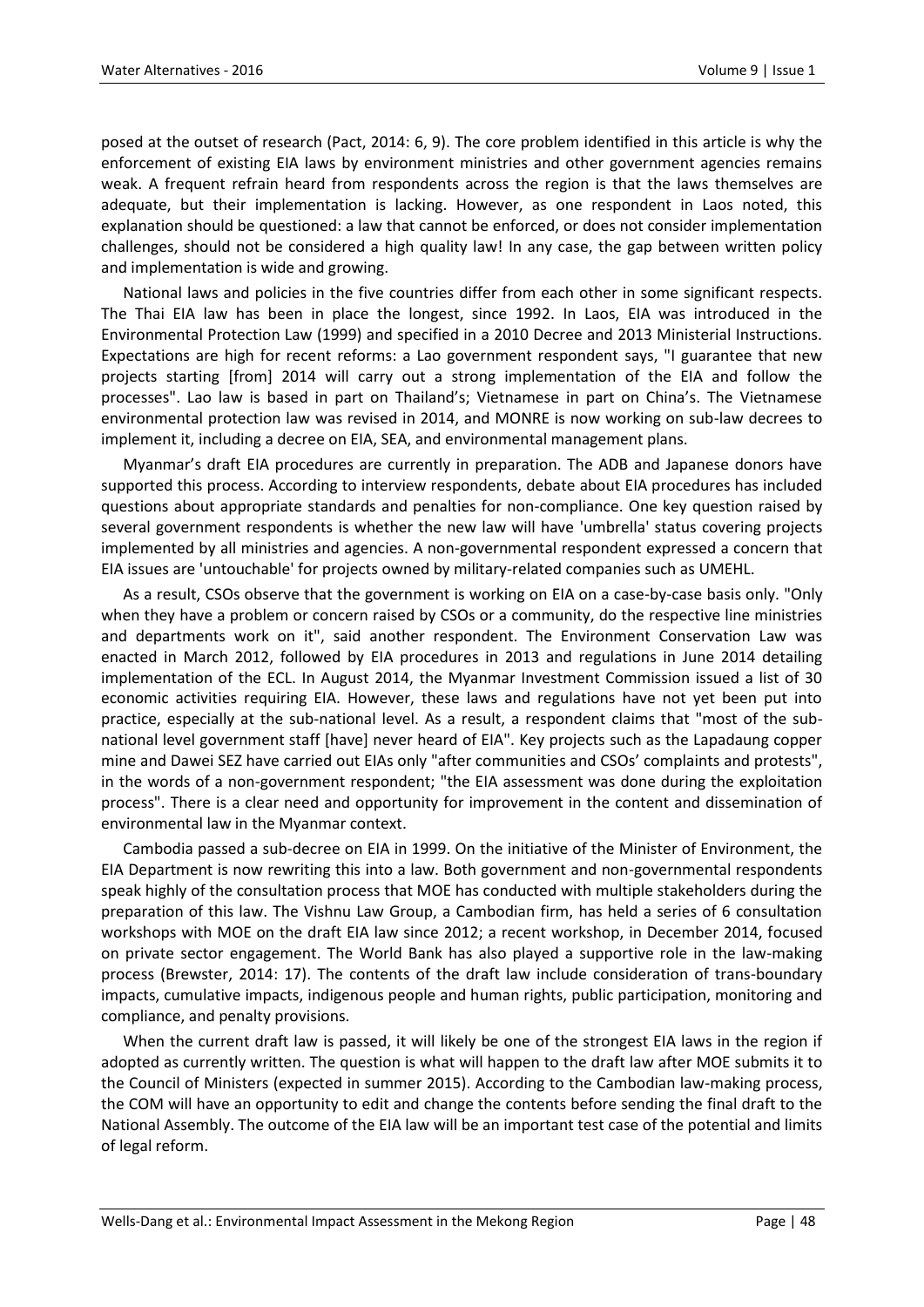A comparable, but less public process of consultation took place during the revision of the Environmental Protection Law in Vietnam. Observers within and outside the state point to improvements in the revised law: there is more focus on the EIA process, not just a technical report, new dispute resolution mechanisms, and increased space for involvement of social organizations. But there are still many constraints. The law allows for consultation only of directly affected communities, not social-professional organizations who are not directly affected (Le, 2014). The focus of the law is mainly on state management, rather than the rights and needs for public participation. Respondents note that the draft revised EIA decree does not differ from the previous EIA decree (2006) in a major way.

The Thai EIA system is the most robust and long-standing in the region. This includes several features that are not applied in other countries: pre-EIA screening and draft EIAs before the main report; CIA for air pollution; and EHIA considering public health effects. Additionally, since the reform of EIA report during the 5th National Health Assembly in 2012, Thailand has clear protocols and guidelines for EIA consultants and project proponents, including responsibilities to engage in public participation. Thai regulations specify procedures for public participation, including public hearings, roles for environmental NGOs and press, and mandate at least some consideration of alternatives (Figure 2). EHIA, as implemented by health officials, stresses the importance of public participation at a minimum of three points in the process: screening, assessing, and reviewing. This enables a public learning process rather than a top-down approach, an example of good practice in the region.

Critiques of the Thai process include weak social safeguards and the reality that participation procedures are not uniformly applied. Interviewees stated that some public hearings were just "the process of gathering people together rather than meaningful participation". At present, public hearings are only mandated in guidelines from ONEP on EIA/EHIA, not at the level of the law (ONEP, 2013). Conversely, several Thai government respondents felt that "EIA law and regulations in Thailand are too strict, which sometimes slow down the development projects". Another government official claimed that EIA policies are strong but lacking an effective enforcement and monitoring system: "rechecking and post-monitoring of every project is not possible, which is the main weakness". The clarity in EIA procedures does not yet extend to the post-EIA phase, where respondents noted continuing challenges on transparency and public involvement.

Even when EIA and environmental laws are well prepared, a commonly-mentioned issue is that they conflict with other laws passed previously or by other bureaucratic structures in the same polity. Myanmar's Environmental Conservation Law, for instance, overlaps in some sections with the Special Economic Zone Law; SEZs argue that they should only be held accountable to provisions of the SEZ law, not the ECL. Furthermore, with the exception of the Cambodian draft law, no national laws consider trans-boundary impacts. Transborder issues were reportedly considered, but dropped, from both the Vietnamese and Myanmar laws.

In other cases, provisions of environmental laws are simply not followed. In Laos, 50% of 400 national projects have not completed EIAs, according to a government respondent. A Cambodian report demonstrates that the government's granting of economic land concessions doesn't comply with the 2005 Sub-decree on ELCs, which requires ESIA to be completed first. In many cases ESIA is not completed until after the lease is granted, and is of poor quality (NGO Forum, 2012). Limited or no consultation with local communities has taken place, also in violation of the sub-decree provisions. The sub-decree mandates only MAFF to grant ELCs, but MOE has also approved concessions, including some inside protected areas (NGO Forum, 2012). Respondents speak of the primacy of short-term financial interests over laws and procedures in determining what projects go ahead. Environmental and social costs, considered as externalities by economists, are not factored into appraisal decisions (ICEM, 2013: 297). In the words of a Vietnamese respondent, decision-makers "consider money first and environment second".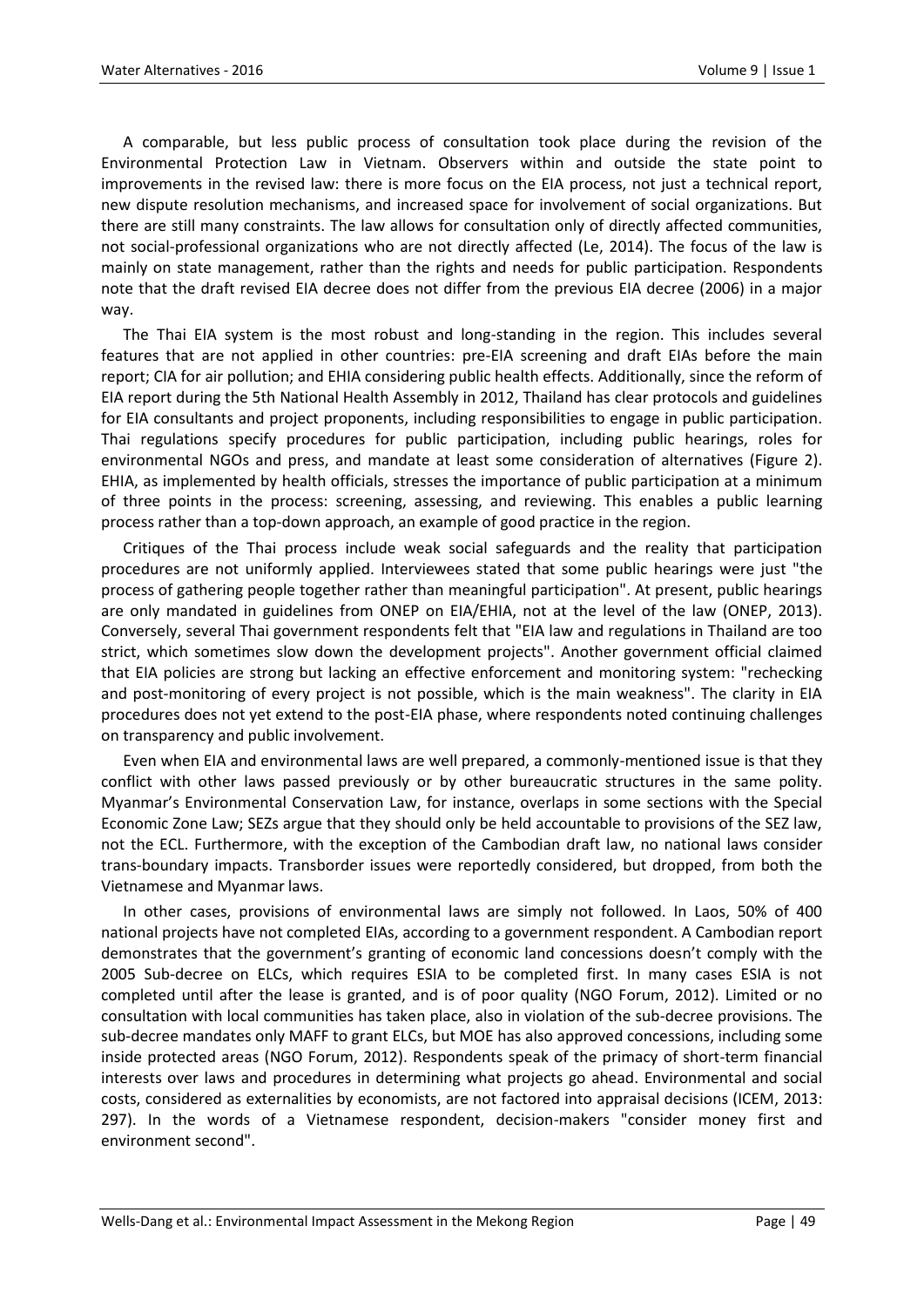These examples point to the underlying nature of power in decision making. Succinctly, as stated by a Myanmar respondent, power belongs to whoever has the authority to approve projects and sign contracts with investors. Very little power belongs to the person or agency that writes or approves the EIA. When EIA is just one stage in a project approval process that has already been decided, its political importance is low. As noted earlier, EIA in practice has tended to be downgraded from a tool to promote sustainability to a technical or bureaucratic exercise, with the political decision making and responsibility left to others.

In this political context, there can be no such thing as an independent EIA. A non-governmental respondent in Laos uses these words and adds that EIAs "are there to be influenced, the caveat is who gets to influence them. It's important to understand the process by which EIAs get influenced". In Cambodia, respondents identify the most effective means to address constraints and issues in the EIA process to be "informal channels to the Prime Minister". Similarly, a Thai respondent comments that in reviewing an EIA report, "it is worth looking at the political leader in power at the time too". Although ONEP has formal authority to approve EIA reports and consultants, the actual power in project decision making lies in the hands of investors and politicians. In one case mentioned in an interview, ONEP staff recommended not approving an EIA report but was told that the report "has to be passed" and the project "has to be implemented" as requested by the politician. Technical decisions are thus infused with cultural factors of fear and deference to authority that are slow to change in any political system.

These channels can of course be used by multiple actors for their own purposes. Some wellconnected and savvy investors (or possibly corrupt investors) reportedly skip the official project approval processes and engage and work closely with top leaders in various countries, such as the Cambodian Council of Ministers. Vietnamese firms in Laos, similarly, enter into agreements with provincial and district authorities, giving them official authorization for their activities even if they are contrary to national laws or regulations. Central government officials understandably feel in such cases that their authority is being undermined and that they are losing control over projects in their own country.

The sense among government officials of being overwhelmed by demands and the pace of change is a constant in notes from all interviews. Even in Thailand, with its relatively high government capacity, ONEP staff cannot meet demands to consider EIA reports and state that they have insufficient financial and human resources to monitor EIA compliance. In other countries, change has occurred more quickly. "Ten years ago", recounts an observer in Laos, "the government was trying to get any company to invest in Laos. They would give away land, tax breaks, and other big incentives. Now, investment has skyrocketed and outpaced the ability of the government to regulate it". In this and other cases, too much change in too short a time (much of it supported by well-intentioned donors) leads to "reform overload" (Bangura and Larbi, 2006).

What recourse do citizens and communities have when formal procedures are ignored or violated? Thai activists, as noted in the civil society section above, have taken their complaints to the courts, with some initial results. In other countries, legal systems do not provide a feasible mechanism. A Myanmar non-government respondent states, "we don't have a mechanism". NGOs are trying different approaches to a government that is more open than in the past but lacking formal procedures for dispute resolution. In one case, NGOs in the area of the Lapadaung Copper Mine area sent a complaint letter to the Human Rights Commission, and farmers and Buddhist monks have protested against the mine. The government formed an investigation committee lead by opposition leader Aung San Suu Kyi and released a report with recommendations. However, protests and violence around the mine continue without resolution.

In both Myanmar and Vietnam, the media are the default alternative to formal processes, as the government is sensitive to media pressure and seen as likely to respond. In the case of a mining project in northern Vietnam, communities surrounding the site are reportedly upset because the company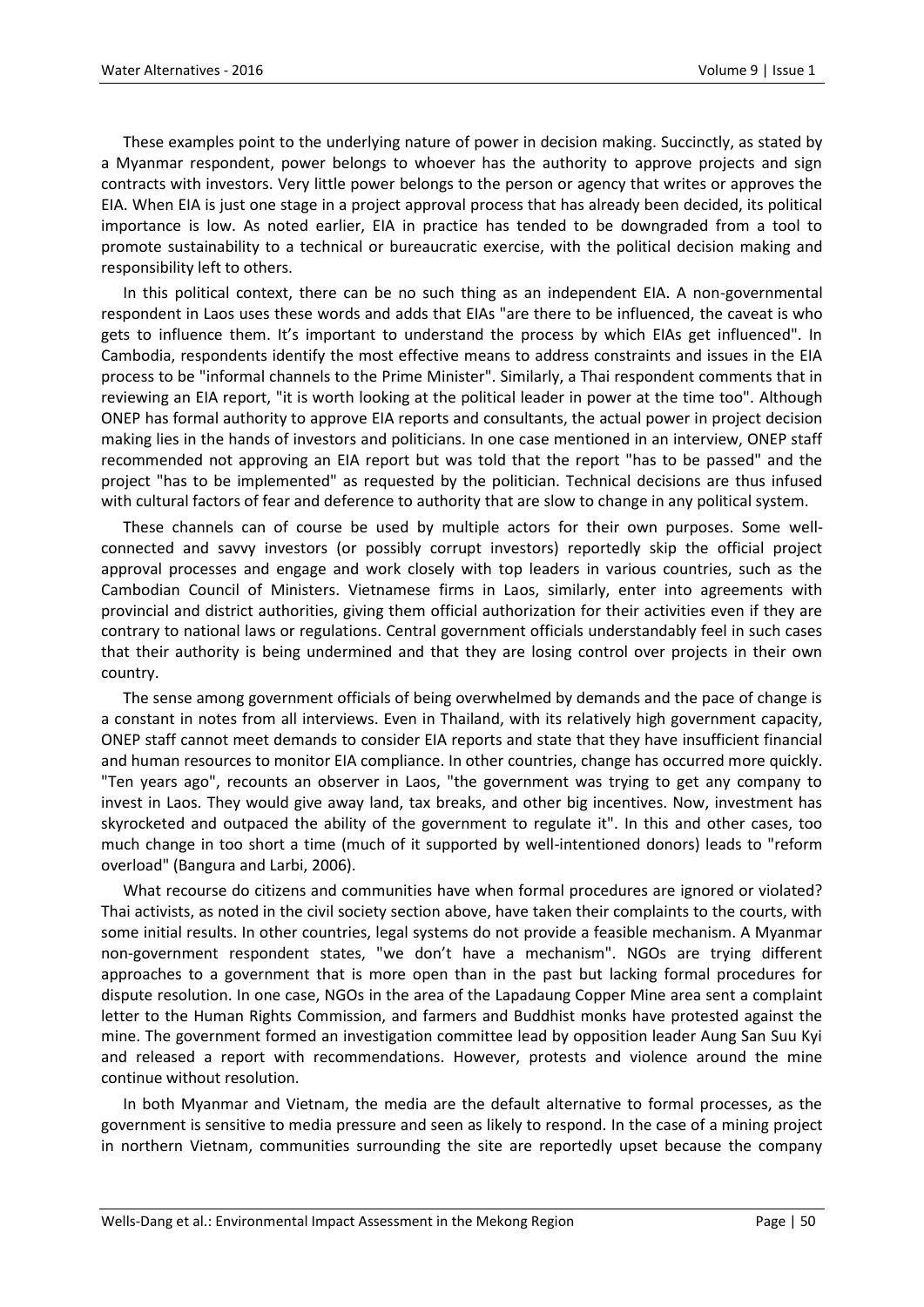hasn't carried out environmental mitigation measures required in the EIA, leading to water contamination. Citizens complained to the province, who said the EIA was approved so there was nothing to worry about. Only when community members convinced a leading mainstream newspaper to run a story on the case did authorities respond.

In Cambodia, the default complaint mechanism is different: street demonstrations. Communities can and do make complaints to their local authorities, but in the absence of public consultation processes for EIA assessment, most complaints have not been resolved. As a result there have been increasing numbers of demonstrations from affected communities where the granted projects to concessionaires affected their livelihoods, environment, and cultural and spiritual beliefs, especially related to land conflicts and resource utilization conflicts. Since the official mechanisms for complaints are not clear or lack political backing, citizens take to the streets, as seen in frequent demonstrations in front of government offices, the National Assembly, and the Prime Minister's residence in Phnom Penh.

A fundamental factor in informal decision making is economic calculations related to national GDP growth, investment promotion, and the government budget. Rapid growth in Cambodia, Laos, Myanmar and Vietnam has been based on a model of natural resource extraction, with benefits increasingly flowing to wealthy elites. A prime example of this trend is the importance of hydropower in Laos as means of earning income and reducing dependence on external donors, who now contribute up to 70% of the national budget. As a Lao government respondent emphasized, "The most important thing is to push investment so that we achieve 8% GDP growth… This is very important. If there is no investment, then we won't achieve our goals". National goals are presented in terms of 'national development' and 'poverty reduction', though not all infrastructure projects directly benefit people living in poverty. The need for central government revenue is itself sufficient to drive large scale infrastructure projects such as dams, mines, or high speed rail.

In Cambodia, the impetus for hydropower development comes from a situation of electricity shortages and high electricity prices. With economic growth in Cambodia, the demand for energy has increased from 30 MW in 1998 to 983 MW in 2014. The first large hydropower project in Cambodia was the 193 MW Kamchay dam, constructed by Sinohydro beginning in 2007. Its ESIA report was approved in 2012 without any public involvement or local benefit sharing (NGO Forum, 2013).

An important distinction should be made between Vietnam and Thailand, which have developed most of their hydropower potential, and other regional countries which are just starting to exploit this potential. Available estimates of hydropower potential range from 10,000 MW in Cambodia and 20,000 MW in Laos, compared to 100,000 MW in Myanmar; only about 10% of this capacity has been harnessed in each country. In Vietnam, by contrast, 85% of hydropower potential is already tapped, allowing environmentally-minded experts to make convincing arguments to cancel remaining large dam projects and concentrate only on small dams that don't destroy forests. As for Thailand, the Royal Irrigation Department has proposed to replace one large dam with several smaller dams to minimize the social and environmental impact, but continue to face opposition from CSOs.

Additionally, an underlying (and unchangeable) structural feature of the Mekong basin is that some countries – Laos, Thailand, and ultimately China – are located upstream, while others – Cambodia and Vietnam – are downstream. This geography, combined with remaining natural resource endowments, produces a matrix in which Laos is naturally most disposed towards future hydropower development and Vietnam most wary of it, with Thailand and Cambodia in intermediary positions. Political positions on hydropower follow logically from this analysis, with the important caveat that the upstream/downstream distinction applies only to water governance, not to mining, land, transportation infrastructure, or other investments.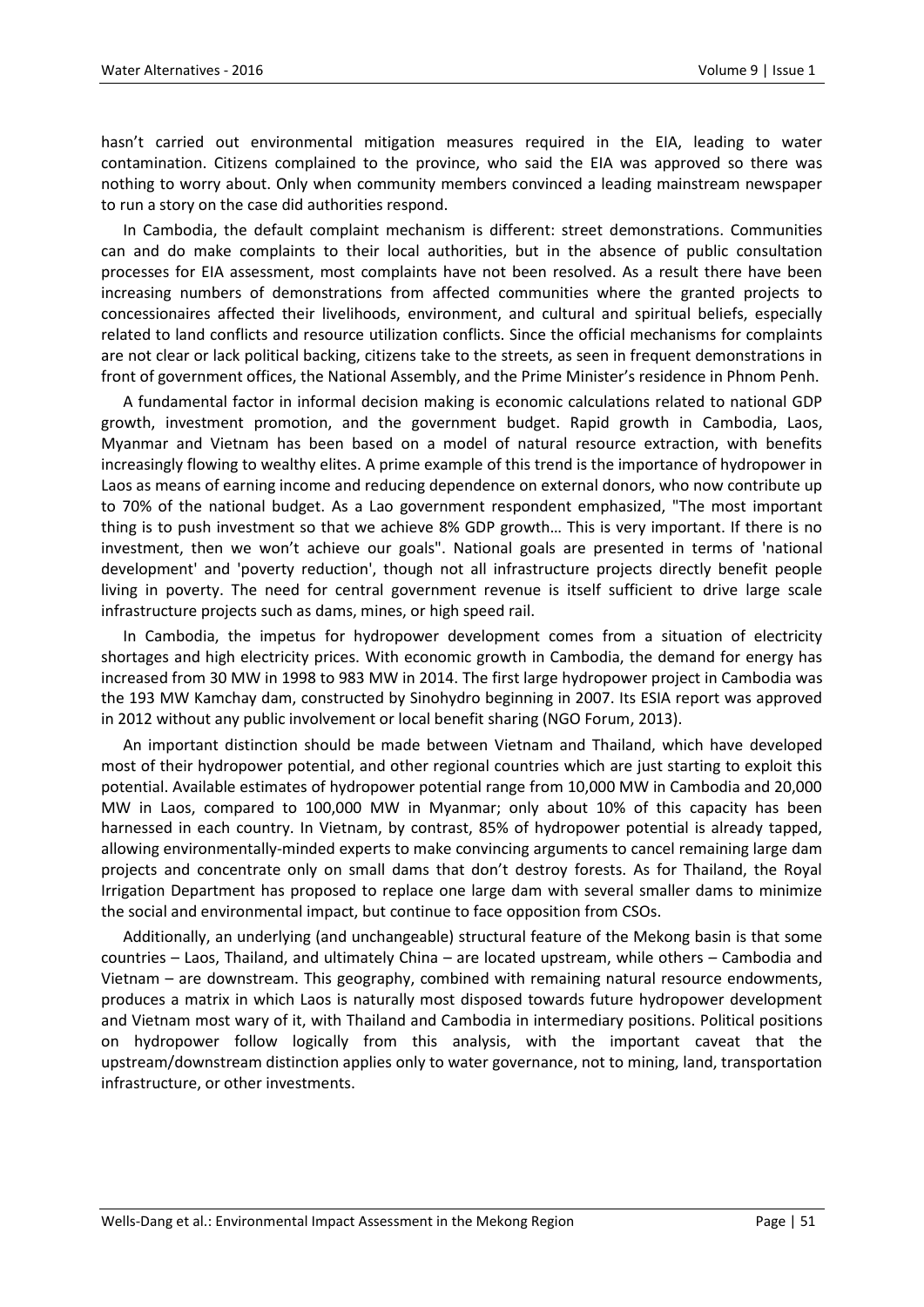#### **CONCLUSION: EIA PROCESSES AND POWER INTERESTS**

The constraints and limitations of EIA processes in the Mekong region are numerous and have been well described from a technical standpoint (e.g. ADB, 2010; AECEN, 2010; Brewster, 2014). Most EIA information is not publicly available, and even when information can be obtained, it is written in a fashion that is inaccessible to non-experts. EIA reports are frequently of low quality, even cut and pasted from previous reports on other projects. Reports do not consider alternatives to the project design in terms of location, technologies, or processes. Social (and health) content is often missing, as are gender considerations, in favour of a focus on cost accounting and technical issues. Long-term costs, such as resettlement and livelihood impacts, are absent. Once an EIA is complete, finally, there is a lack of implementation and monitoring; environmental management and mitigation plans, where they exist, often do not match the EIA. Cutting across all of these widely identified problems is a paucity of public participation, even where this is provided by law.

Many of these constraints apply generally across countries, though there are some specific differences based on geography, economic development, and political systems. Downstream countries, notably Cambodia and Vietnam, have stronger incentives for regional cooperation and more robust domestic EIA processes, at least in regions affected by hydropower development. Thailand stands apart due to its established legal system and higher capacity as a middle-income country. Myanmar, while starting from a low level of economic development, now faces the possibility of significant political change in its ongoing transition process. Yet in spite of these specific features, the limitations in EIA processes appear remarkably similar across Mekong region countries.

Legal and administrative changes would improve EIA compliance and effectiveness at the country level. In particular, increased sharing and dialogue among the five Mekong region countries can contribute to improved communication and information sharing among companies, government, and civil society; provide incentives for private sector compliance, and support national-level reform actors. By highlighting good practices in multiple countries, regional dialogue can raise the quality of EIA implementation across sectors and industries, including land, mining and hydropower (Wells-Dang, 2015).

In other respects, however, the web of power relations among political and economic stakeholders in EIA processes requires political solutions at the national and sub-national levels. The underlying political economy factors analyzed in this report suggest it would be a mistake to see EIA constraints largely as information obstacles or capacity problems among government staff, as some reports have suggested (Dusik and Xie, 2009; ADB, 2010; Phung et al., 2013). As long as power rests in the hands of project approval agencies without public accountability, environmental impact assessments will remain a technical exercise that can be manipulated by investors, consultants, and government agencies to fit a predetermined development agenda.

Although the interests of project proponents, consulting firms, and government officials largely converge, they are not identical. Investors, since they own resources, are generally in the strongest position, yet must also negotiate with government for approvals and avoid inspections and penalties. EIA consultants are subject to the need to satisfy the investors who hire them, while also clearly part of the system that keeps them in business. Government interests and incentives are even more diverse, depending on the ministry, level of authority, and individual involved. Those with the greatest influence on EIA policy and implementation also possess the strongest incentives to keep the system as it is, as they have themselves been invested in creating the policies and practices that are currently applied. Those with more distance from the EIA process, whether in government, civil society, or academia, are more in favour of reform but have less influence over policy outcomes.

EIA discourses have been adopted throughout the Mekong region along with a broader process of integration into international institutions and the global economy. While there has been a growing sophistication in the formal EIA apparatus, some of the purposes of EIA have been lost in translation.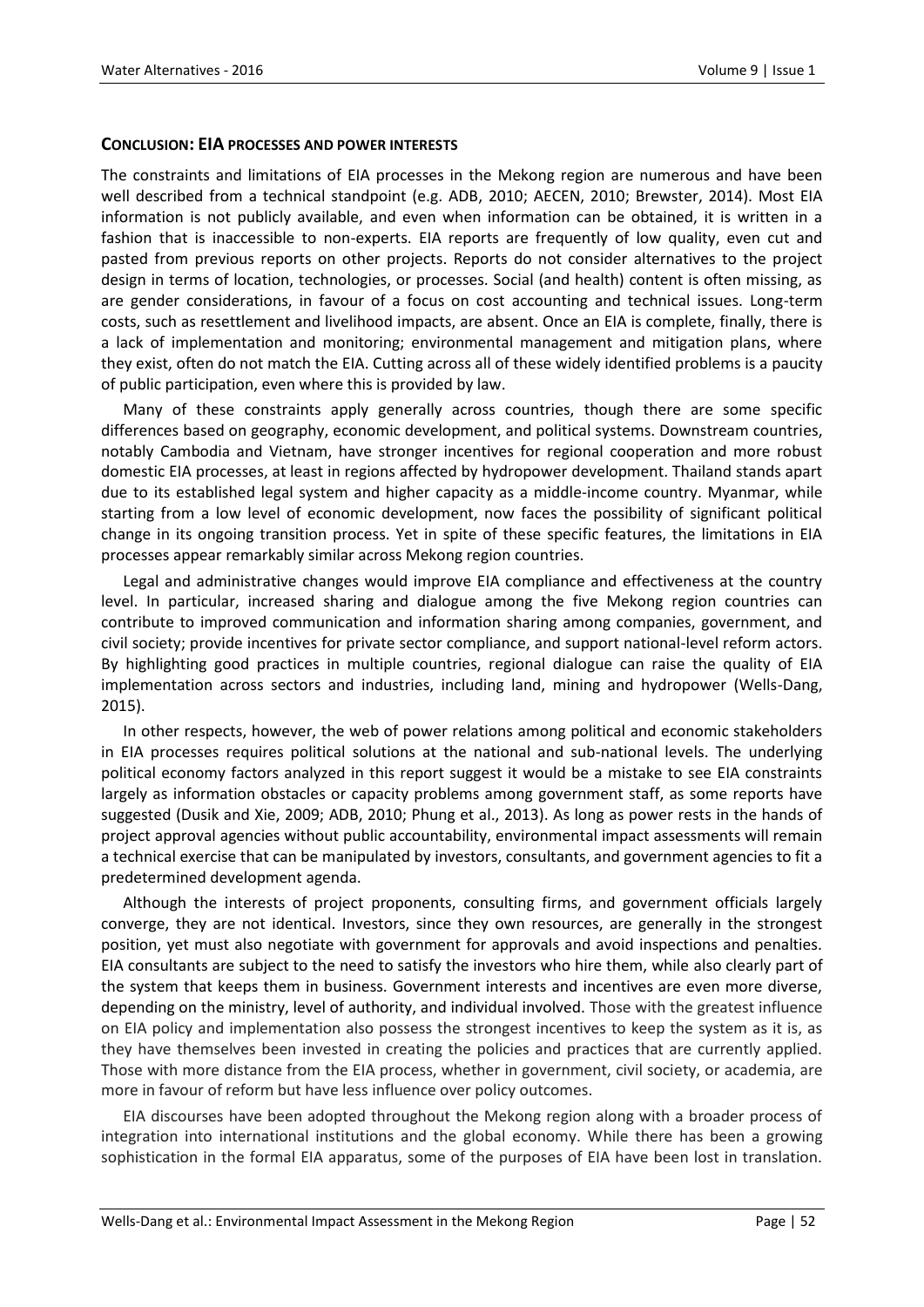The missing factor, public accountability, will not come about through reform of procedural documents, but only through longer-term changes in power relations in each country. For potential reform actors to challenge entrenched interests, they first need to work together, and then build a domestic constituency that backs up their demands. Only then will EIA become a substantive process of deliberation about what projects should be built, where, and how. Absent such public engagement, environmental assessment will remain a technical exercise subject to political and economic power.

### **ACKNOWLEDGEMENTS**

The authors wish to thank the government and non-governmental experts in the five Mekong region countries who agreed to participate in interviews and provided valuable information. Although their names are kept anonymous for reasons of confidentiality, we have relied on their voices and original ideas for much of the content of the article. Further thanks are due to the staff of the Mekong Partnership for the Environment, based in Pact Thailand and Pact country offices in Cambodia, Myanmar and Vietnam for their support of political economy research that led to this article. The research was made possible by the generous support of the American people through the United States Agency for International Development (USAID). The contents are the responsibility of the authors and do not necessarily reflect the views of Pact, USAID or the United States Government. We are grateful for the critical comments and encouragement received, in particular, from Christy Owen (Pact), Barry Flaming (Pact), Marc Cassidy (Pact), Alfred Nakatsuma (USAID), Sarah Bieber (USAID), and John Dore (DFAT Australia).

#### **REFERENCES**

- ADB (Asian Development Bank). 2010. Analysis of EIA/EMP in the Greater Mekong Subregion (GMS) countries and identification of gaps, needs, and areas for capacity development. Final report, RETA No. 6440 Component 1.
- AECEN (Asian Environmental Compliance and Enforcement Network). 2010. Proceedings from regional workshop on Environmental Impact Assessment in Asia: Good practices and capacity needs. Manila, Philippines, 9-10 June 2010.
- Aye, A.W. 2014. Dam projects on mighty Salween River threaten to re-ignite Myanmar's civil war. *Associated Press*, 11 November 2014.
- Baird, M. 2014. *An examination and evaluation of existing transboundary, regional, and intergovernmental models for a potential regional EIA standard in ASEAN*. Bangkok: Mekong Partnership for the Environment.
- Bangura, Y. and Larbi, G. 2006. *Public sector reform in developing countries: Capacity challenges to improve services*. Basingstoke, UK: Palgrave Macmillan.
- Booth, D. and Unsworth, S. 2014. *Politically smart, locally led development*. London: Overseas Development Institute.
- Brewster, J. 2014. *Stakeholder consultation in Cambodia's draft Environmental Impact Assessment (EIA) Law: Lessons and experience from the public consultation process*. Bangkok: Mekong Partnership for the Environment.
- Clausen, A.; Vu, H.H. and Pedrono, M. 2011. An evaluation of the environmental impact assessment system in Vietnam: The gap between theory and practice. *Environmental Impact Assessment Review* 31(2): 136-143.
- Dang, V.L. and Mai, T.T. 2014. Danh gia moi truong chien luoc, danh gia tac dong moi truong o Viet Nam [SEA and EIA in Vietnam]. Document presented at the MONRE National Workshop on SEA, EIA and Environmental Protection Commitments, Hanoi, 19 September 2014.
- Dore, J. 2014. An agenda for deliberative water governance arenas in the Mekong. *Water Policy* 16(S2): 194-214.
- Dusik, J. and Xie, J. 2009. *Strategic Environmental Assessment in East and Southeast Asia: A progress review and comparison of country systems and cases*. Washington, DC: The World Bank.
- Fisher, J. and Marquette, H. 2014. Donors doing Political Economy Analysis™: From process to product (and back again?). Developmental Leadership Program Research Paper No. 28.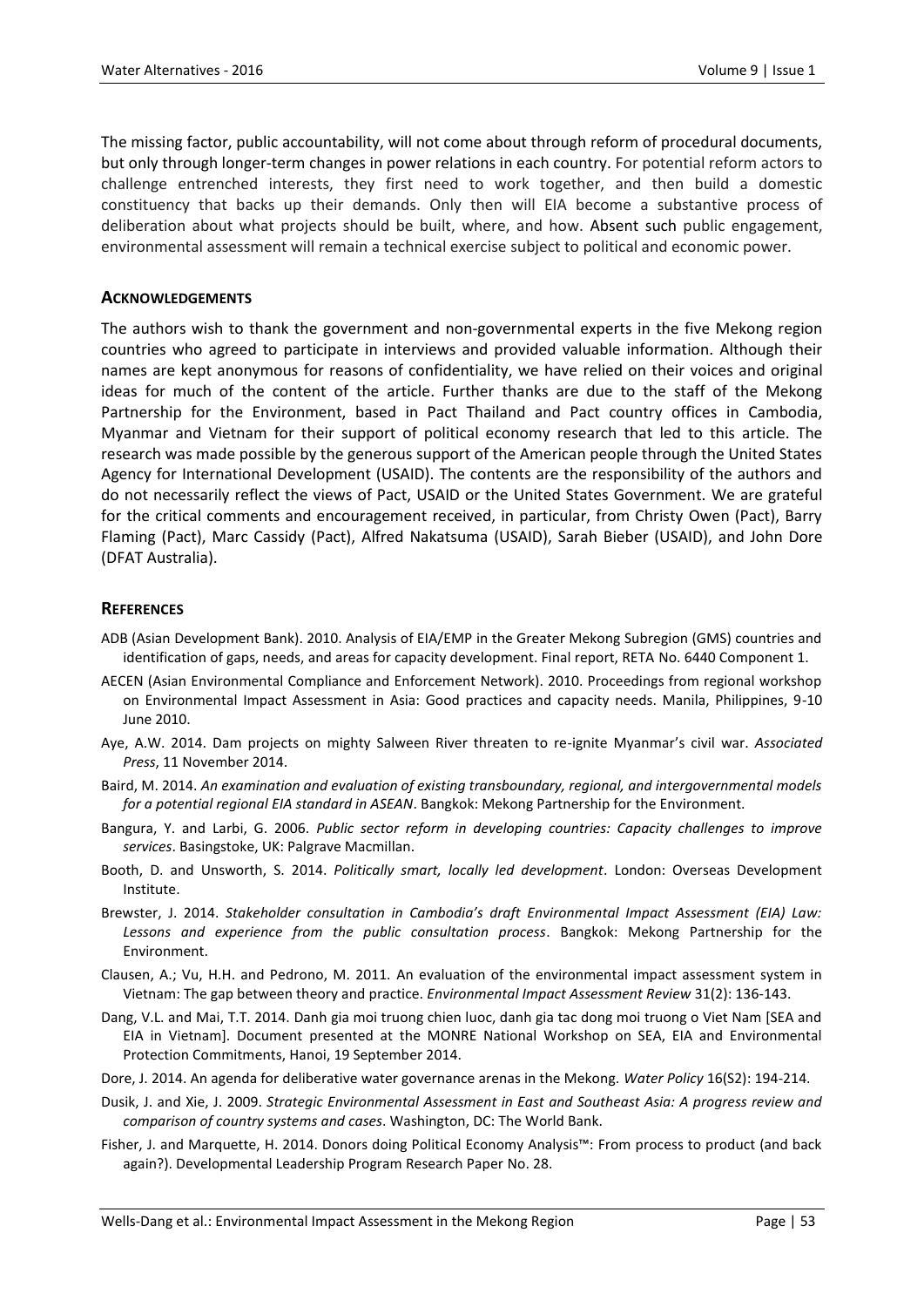- Fritz, V.; Kaiser, K. and Levy, B. 2009. *Problem-driven governance and political economy analysis: A good practice framework.* Washington, DC: The World Bank.
- Green, D. 2009. Why demanding political will is lazy and unproductive. [http://oxfamblogs.org/fp2p/why](http://oxfamblogs.org/fp2p/why-demanding-political-will-is-lazy-and-unproductive/)[demanding-political-will-is-lazy-and-unproductive/](http://oxfamblogs.org/fp2p/why-demanding-political-will-is-lazy-and-unproductive/) (accessed 15 November 2015)
- ICEM (International Centre for Environmental Management). 2013. *Ensuring sustainability of GMS regional power development*. SEA prepared for ADB TA-7764 REG.
- ICEM. 2010. *Strategic Environmental Assessment of hydropower on the Mekong mainstream*. Vientiane, Laos: Mekong River Commission.
- Kittikhoun, A. 2014. Implementation of the IWRM-based Basin Development Strategy for 2011-2015. Presentation at Mekong River Commission conference, Siem Reap, Cambodia, 20 November 2014.
- Le, T.C. 2014. Mot nhan xet ve quy dinh cua Luat BVMT 2015 ve quyen han va nghia vu cua TCXHNN ve TNMT [An observation on provisions of the 2015 Law on Environmental Protection regarding rights and responsibilities of socio-professional organizations on natural resources and environment]. Paper presented at MONRE-PanNature workshop on the Environmental Protection Law, Hanoi, 26 August 2014.
- Lo, C.; Tang, S.Y. and Chan, S.K. 1997. The political economy of EIA in Guangzhou. *Environmental Impact Assessment Review* 17(5): 371-382.
- Lor, R. and Ham, K. 2013. *Transboundary impacts from hydropower developments on the Sesan River on the downstream communities*. Vientiane, Laos: Deutsche Gesellschaft für internationale Zusammenarbeit (GiZ).
- Manguerra, H. 2014. Abstract for the study on sustainable management and development of the Mekong River including impacts by mainstream hydropower projects. Vientiane, Laos: Mekong River Commission.
- MPE (Mekong Partnership for the Environment). 2014. *Regional stakeholder engagement assessment*. Bangkok: Mekong Partnership for the Environment.
- MRC (Mekong River Commission). 2014. *Update of the IWRM-based Basin Development Strategy, 2016-2020*. Vientiane, Laos: Mekong River Commission.
- MRC. 2012. Regional action plan for sustainable management of dangerous goods, Terms of reference for Phase 2. Vientiane, Laos: Mekong River Commission.
- National Consulting Company, Lao PDR. 2013. *Don Sahong hydropower project Environmental Impact Assessment*. Vientiane, Laos: National Consulting Company.
- NGO Forum on Cambodia. 2013. *The Kamchay hydropower dam: An assessment of the dam's impacts on local communities and the environment*. Phnom Penh, Cambodia: NGO Forum.
- NGO Forum on Cambodia. 2012. *Economic land concessions and local communities*. Phnom Penh, Cambodia: NGO Forum.
- Nixon, H.; Joelene, C.; Kyi, P.C.S.; Thet, A.L. and Arnold, M. 2013. *State and region governments in Myanmar.*  Yangon, Myanmar: Myanmar Development Research Institute, CESD, and Asia Foundation.
- ONEP (Office of National Resources and Environmental Policy and Planning, Thailand). 2013. *Environmental Impact Assessment in Thailand.* Bangkok: Ministry of Natural Resources and Environment.
- Pact. 2014. *Applied political economy analysis: A tool for analyzing local systems.* Washington, DC: Pact.
- Phung, C.S.; Ngo, H.T.; Nguyen, V.D. and Annandale, D. 2013. *Capacity development for the implementation of the new environment decree*. Final report for ADB TA7566-REG: Strengthening and Use of Country Safeguards Systems.
- Poole, A. 2011. *How-to notes: Political economy assessments at sector and project levels*. Washington, DC: The World Bank.
- Quach, T.X. 2014. *DakMi4 hydropower plant – A lesson learned from a diversion dam*. Vientiane, Laos: Deutsche Gesellschaft für internationale Zusammenarbeit (GiZ).
- Read, B. and Pekkanen, R. (Eds). 2009. *Local organizations and urban governance in East and Southeast Asia: Straddling state and society.* London: Routledge Studies on Civil Society in Asia.
- Schoenweger, O. and Üllenberg, A. 2009. *Foreign Direct Investment (FDI) in land in the Lao PDR*. Vientiane, Laos: Deutsche Gesellschaft für Technische Zusammenarbeit (GTZ).